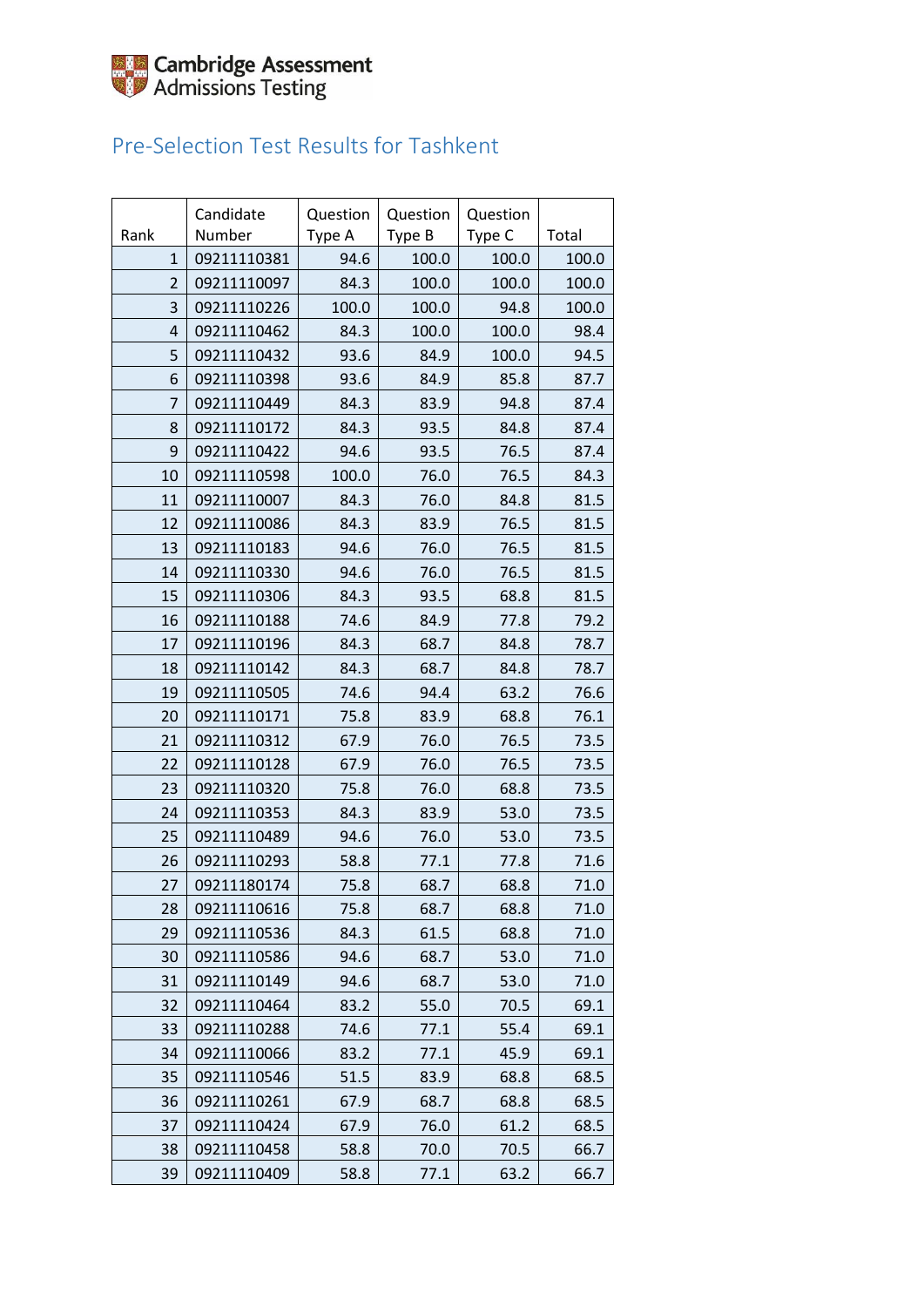

|      | Candidate   | Question | Question | Question |       |
|------|-------------|----------|----------|----------|-------|
| Rank | Number      | Type A   | Type B   | Type C   | Total |
| 40   | 09211110082 | 93.6     | 62.8     | 45.9     | 66.7  |
| 41   | 09211110510 | 41.3     | 76.0     | 76.5     | 66.0  |
| 42   | 09211110138 | 75.8     | 53.6     | 68.8     | 66.0  |
| 43   | 09211110314 | 51.5     | 83.9     | 61.2     | 66.0  |
| 44   | 09211110637 | 60.1     | 83.9     | 53.0     | 66.0  |
| 45   | 09211110104 | 60.1     | 83.9     | 53.0     | 66.0  |
| 46   | 09211110511 | 67.9     | 76.0     | 53.0     | 66.0  |
| 47   | 09211110087 | 58.8     | 70.0     | 63.2     | 64.2  |
| 48   | 09211110519 | 58.8     | 70.0     | 63.2     | 64.2  |
| 49   | 09211110609 | 26.3     | 93.5     | 61.2     | 63.5  |
| 50   | 09211110332 | 51.5     | 76.0     | 61.2     | 63.5  |
| 51   | 09211110083 | 67.9     | 61.5     | 61.2     | 63.5  |
| 52   | 09211110078 | 67.9     | 61.5     | 61.2     | 63.5  |
| 53   | 09211110275 | 67.9     | 68.7     | 53.0     | 63.5  |
| 54   | 09211110061 | 84.3     | 53.6     | 53.0     | 63.5  |
| 55   | 09211110345 | 75.8     | 68.7     | 43.1     | 63.5  |
| 56   | 09211110410 | 50.3     | 55.0     | 77.8     | 61.7  |
| 57   | 09211110081 | 66.7     | 55.0     | 63.2     | 61.7  |
| 58   | 09211110408 | 74.6     | 55.0     | 55.4     | 61.7  |
| 59   | 09211110301 | 74.6     | 55.0     | 55.4     | 61.7  |
| 60   | 09211110159 | 66.7     | 70.0     | 45.9     | 61.7  |
| 61   | 09211110234 | 83.2     | 62.8     | 31.8     | 61.7  |
| 62   | 09211110605 | 83.2     | 62.8     | 31.8     | 61.7  |
| 63   | 09211110664 | 51.5     | 44.0     | 84.8     | 60.9  |
| 64   | 09211110761 | 60.1     | 44.0     | 76.5     | 60.9  |
| 65   | 09211110049 | 60.1     | 53.6     | 68.8     | 60.9  |
| 66   | 09211110654 | 60.1     | 53.6     | 68.8     | 60.9  |
| 67   | 09211110074 | 51.5     | 68.7     | 61.2     | 60.9  |
| 68   | 09211110130 | 60.1     | 61.5     | 61.2     | 60.9  |
| 69   | 09211110750 | 60.1     | 61.5     | 61.2     | 60.9  |
| 70   | 09211110569 | 67.9     | 53.6     | 61.2     | 60.9  |
| 71   | 09211110454 | 67.9     | 53.6     | 61.2     | 60.9  |
| 72   | 09211110457 | 67.9     | 53.6     | 61.2     | 60.9  |
| 73   | 09211110688 | 60.1     | 68.7     | 53.0     | 60.9  |
| 74   | 09211110362 | 60.1     | 68.7     | 53.0     | 60.9  |
| 75   | 09211110164 | 67.9     | 61.5     | 53.0     | 60.9  |
| 76   | 09211180026 | 67.9     | 61.5     | 53.0     | 60.9  |
| 77   | 09211110417 | 67.9     | 61.5     | 53.0     | 60.9  |
| 78   | 09211110350 | 75.8     | 53.6     | 53.0     | 60.9  |
| 79   | 09211110753 | 75.8     | 53.6     | 53.0     | 60.9  |
| 80   | 09211110580 | 75.8     | 53.6     | 53.0     | 60.9  |
| 81   | 09211110126 | 67.9     | 68.7     | 43.1     | 60.9  |
| 82   | 09211110072 | 67.9     | 68.7     | 43.1     | 60.9  |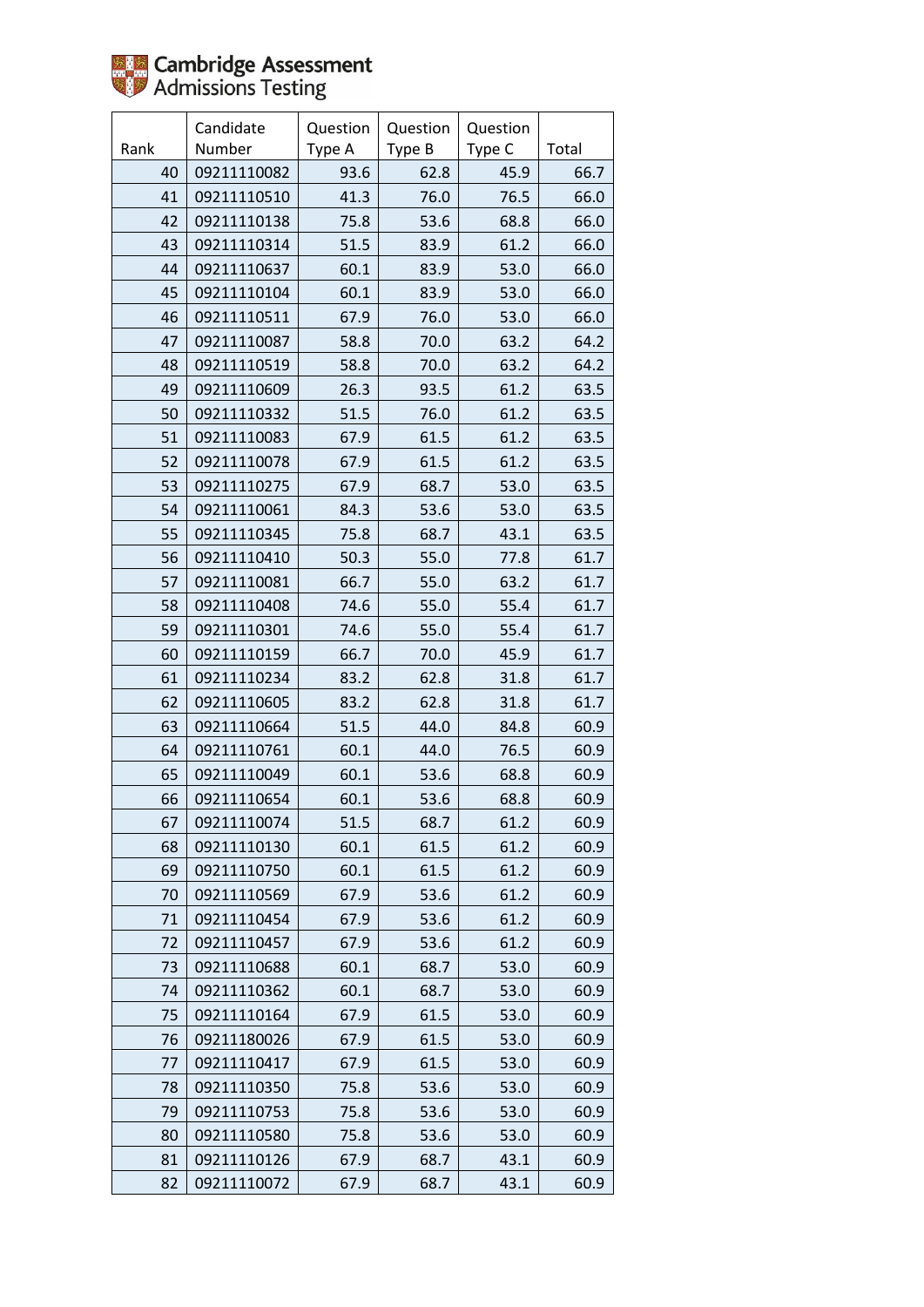

|      | Candidate   | Question | Question | Question |       |
|------|-------------|----------|----------|----------|-------|
| Rank | Number      | Type A   | Type B   | Type C   | Total |
| 83   | 09211110442 | 75.8     | 61.5     | 43.1     | 60.9  |
| 84   | 09211110040 | 75.8     | 61.5     | 43.1     | 60.9  |
| 85   | 09211110717 | 50.3     | 55.0     | 70.5     | 59.1  |
| 86   | 09211110686 | 58.8     | 45.6     | 70.5     | 59.1  |
| 87   | 09211110681 | 50.3     | 62.8     | 63.2     | 59.1  |
| 88   | 09211110121 | 50.3     | 62.8     | 63.2     | 59.1  |
| 89   | 09211110289 | 58.8     | 55.0     | 63.2     | 59.1  |
| 90   | 09211110016 | 66.7     | 45.6     | 63.2     | 59.1  |
| 91   | 09211110521 | 66.7     | 45.6     | 63.2     | 59.1  |
| 92   | 09211110015 | 58.8     | 62.8     | 55.4     | 59.1  |
| 93   | 09211110752 | 58.8     | 62.8     | 55.4     | 59.1  |
| 94   | 09211110380 | 66.7     | 55.0     | 55.4     | 59.1  |
| 95   | 09211110263 | 66.7     | 55.0     | 55.4     | 59.1  |
| 96   | 09211110674 | 66.7     | 62.8     | 45.9     | 59.1  |
| 97   | 09211110631 | 66.7     | 62.8     | 45.9     | 59.1  |
| 98   | 09211110427 | 66.7     | 62.8     | 45.9     | 59.1  |
| 99   | 09211110532 | 74.6     | 62.8     | 31.8     | 59.1  |
| 100  | 09211110146 | 41.3     | 61.5     | 68.8     | 58.3  |
| 101  | 09211110446 | 60.1     | 44.0     | 68.8     | 58.3  |
| 102  | 09211110319 | 41.3     | 68.7     | 61.2     | 58.3  |
| 103  | 09211110435 | 41.3     | 68.7     | 61.2     | 58.3  |
| 104  | 09211110337 | 51.5     | 61.5     | 61.2     | 58.3  |
| 105  | 09211110113 | 51.5     | 61.5     | 61.2     | 58.3  |
| 106  | 09211180030 | 51.5     | 61.5     | 61.2     | 58.3  |
| 107  | 09211110526 | 51.5     | 61.5     | 61.2     | 58.3  |
| 108  | 09211110032 | 51.5     | 61.5     | 61.2     | 58.3  |
| 109  | 09211110004 | 51.5     | 61.5     | 61.2     | 58.3  |
| 110  | 09211110568 | 60.1     | 53.6     | 61.2     | 58.3  |
| 111  | 09211110363 | 60.1     | 53.6     | 61.2     | 58.3  |
| 112  | 09211110602 | 67.9     | 44.0     | 61.2     | 58.3  |
| 113  | 09211110333 | 41.3     | 76.0     | 53.0     | 58.3  |
| 114  | 09211110465 | 51.5     | 68.7     | 53.0     | 58.3  |
| 115  | 09211110210 | 60.1     | 61.5     | 53.0     | 58.3  |
| 116  | 09211110132 | 67.9     | 53.6     | 53.0     | 58.3  |
| 117  | 09211110692 | 67.9     | 53.6     | 53.0     | 58.3  |
| 118  | 09211110285 | 75.8     | 44.0     | 53.0     | 58.3  |
| 119  | 09211110214 | 75.8     | 44.0     | 53.0     | 58.3  |
| 120  | 09211110240 | 41.3     | 83.9     | 43.1     | 58.3  |
| 121  | 09211110339 | 60.1     | 68.7     | 43.1     | 58.3  |
| 122  | 09211110401 | 75.8     | 53.6     | 43.1     | 58.3  |
| 123  | 09211110718 | 60.1     | 76.0     | 28.5     | 58.3  |
| 124  | 09211110448 | 40.2     | 45.6     | 77.8     | 56.4  |
| 125  | 09211110635 | 50.3     | 45.6     | 70.5     | 56.4  |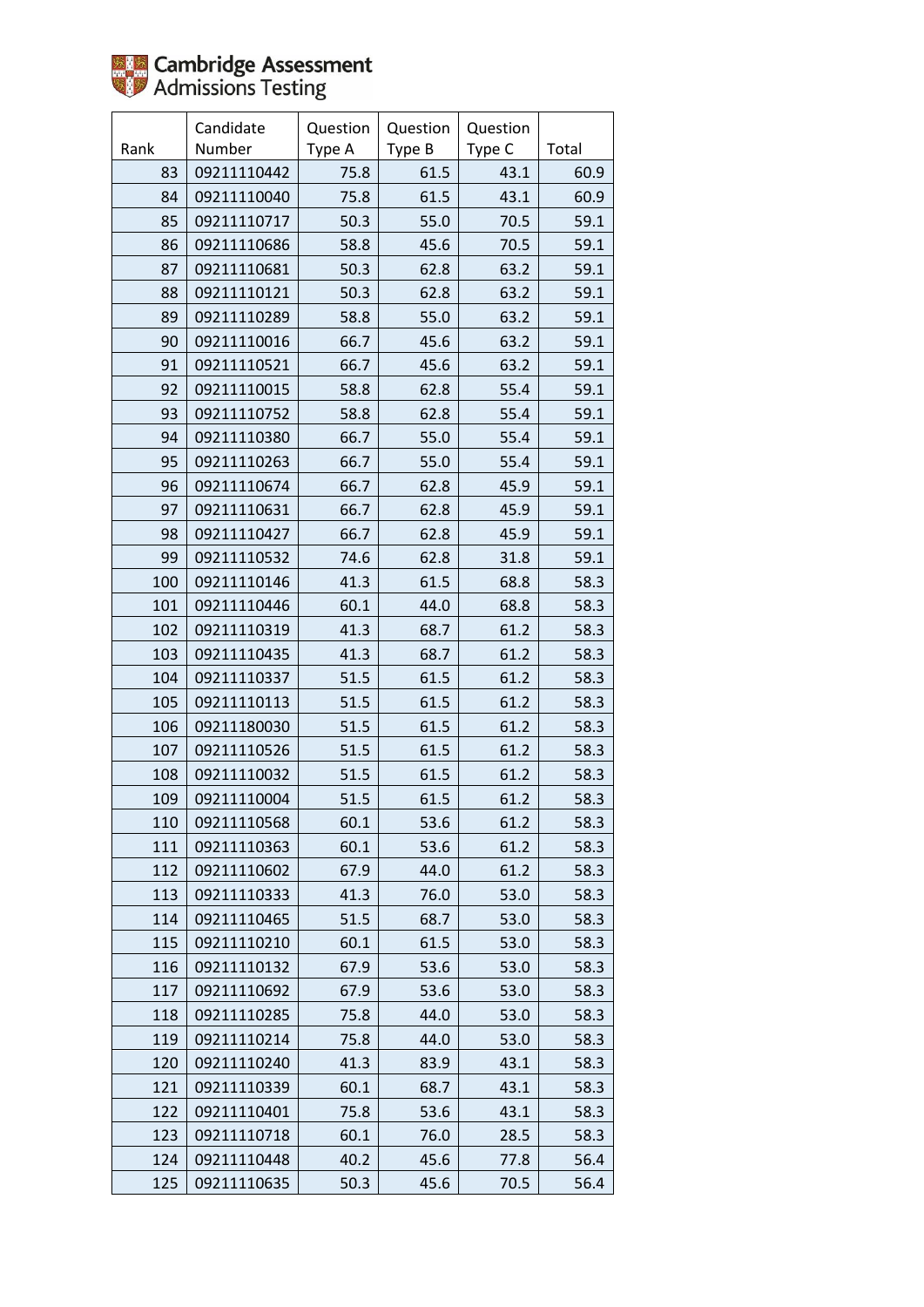

|      | Candidate   | Question | Question | Question |       |
|------|-------------|----------|----------|----------|-------|
| Rank | Number      | Type A   | Type B   | Type C   | Total |
| 126  | 09211110328 | 40.2     | 62.8     | 63.2     | 56.4  |
| 127  | 09211110311 | 40.2     | 62.8     | 63.2     | 56.4  |
| 128  | 09211110067 | 50.3     | 62.8     | 55.4     | 56.4  |
| 129  | 09211110313 | 58.8     | 55.0     | 55.4     | 56.4  |
| 130  | 09211110742 | 58.8     | 55.0     | 55.4     | 56.4  |
| 131  | 09211110034 | 58.8     | 55.0     | 55.4     | 56.4  |
| 132  | 09211110088 | 66.7     | 45.6     | 55.4     | 56.4  |
| 133  | 09211110470 | 66.7     | 55.0     | 45.9     | 56.4  |
| 134  | 09211110217 | 66.7     | 55.0     | 45.9     | 56.4  |
| 135  | 09211110118 | 83.2     | 31.5     | 45.9     | 56.4  |
| 136  | 09211110646 | 83.2     | 45.6     | 31.8     | 56.4  |
| 137  | 09211110418 | 41.3     | 53.6     | 68.8     | 55.6  |
| 138  | 09211110096 | 41.3     | 53.6     | 68.8     | 55.6  |
| 139  | 09211110231 | 51.5     | 44.0     | 68.8     | 55.6  |
| 140  | 09211110052 | 51.5     | 44.0     | 68.8     | 55.6  |
| 141  | 09211110467 | 60.1     | 29.7     | 68.8     | 55.6  |
| 142  | 09211110420 | 26.3     | 68.7     | 61.2     | 55.6  |
| 143  | 09211110076 | 41.3     | 61.5     | 61.2     | 55.6  |
| 144  | 09211110001 | 51.5     | 53.6     | 61.2     | 55.6  |
| 145  | 09211110740 | 51.5     | 53.6     | 61.2     | 55.6  |
| 146  | 09211110329 | 51.5     | 53.6     | 61.2     | 55.6  |
| 147  | 09211110541 | 51.5     | 53.6     | 61.2     | 55.6  |
| 148  | 09211110292 | 60.1     | 44.0     | 61.2     | 55.6  |
| 149  | 09211110534 | 75.8     | 0.0      | 61.2     | 55.6  |
| 150  | 09211110274 | 51.5     | 61.5     | 53.0     | 55.6  |
| 151  | 09211110272 | 51.5     | 61.5     | 53.0     | 55.6  |
| 152  | 09211110525 | 51.5     | 61.5     | 53.0     | 55.6  |
| 153  | 09211110633 | 51.5     | 61.5     | 53.0     | 55.6  |
| 154  | 09211110068 | 51.5     | 61.5     | 53.0     | 55.6  |
| 155  | 09211110257 | 60.1     | 53.6     | 53.0     | 55.6  |
| 156  | 09211110137 | 60.1     | 53.6     | 53.0     | 55.6  |
| 157  | 09211110696 | 60.1     | 53.6     | 53.0     | 55.6  |
| 158  | 09211110548 | 60.1     | 53.6     | 53.0     | 55.6  |
| 159  | 09211110377 | 67.9     | 44.0     | 53.0     | 55.6  |
| 160  | 09211110590 | 67.9     | 44.0     | 53.0     | 55.6  |
| 161  | 09211110570 | 51.5     | 68.7     | 43.1     | 55.6  |
| 162  | 09211110181 | 51.5     | 68.7     | 43.1     | 55.6  |
| 163  | 09211110680 | 51.5     | 68.7     | 43.1     | 55.6  |
| 164  | 09211110307 | 51.5     | 68.7     | 43.1     | 55.6  |
| 165  | 09211110124 | 60.1     | 61.5     | 43.1     | 55.6  |
| 166  | 09211110334 | 67.9     | 53.6     | 43.1     | 55.6  |
| 167  | 09211110626 | 75.8     | 44.0     | 43.1     | 55.6  |
| 168  | 09211110273 | 51.5     | 76.0     | 28.5     | 55.6  |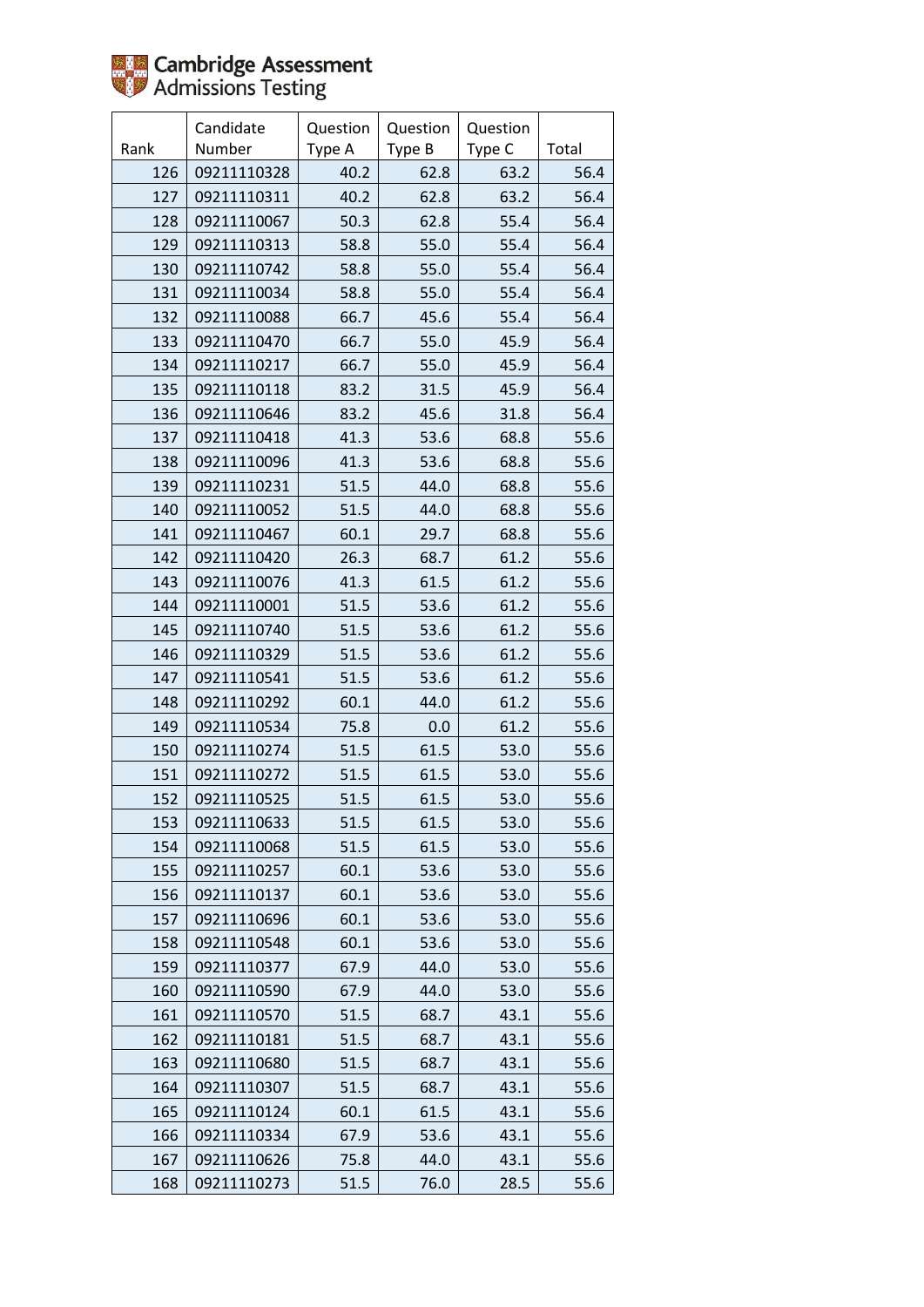|      | Candidate   | Question | Question | Question |       |
|------|-------------|----------|----------|----------|-------|
| Rank | Number      | Type A   | Type B   | Type C   | Total |
| 169  | 09211110349 | 51.5     | 76.0     | 28.5     | 55.6  |
| 170  | 09211110300 | 67.9     | 61.5     | 28.5     | 55.6  |
| 171  | 09211110384 | 40.2     | 55.0     | 63.2     | 53.6  |
| 172  | 09211110693 | 40.2     | 55.0     | 63.2     | 53.6  |
| 173  | 09211110155 | 50.3     | 45.6     | 63.2     | 53.6  |
| 174  | 09211110090 | 50.3     | 45.6     | 63.2     | 53.6  |
| 175  | 09211110469 | 58.8     | 31.5     | 63.2     | 53.6  |
| 176  | 09211110346 | 40.2     | 62.8     | 55.4     | 53.6  |
| 177  | 09211110238 | 40.2     | 62.8     | 55.4     | 53.6  |
| 178  | 09211110757 | 50.3     | 55.0     | 55.4     | 53.6  |
| 179  | 09211110508 | 50.3     | 55.0     | 55.4     | 53.6  |
| 180  | 09211110119 | 58.8     | 45.6     | 55.4     | 53.6  |
| 181  | 09211110595 | 50.3     | 62.8     | 45.9     | 53.6  |
| 182  | 09211110165 | 50.3     | 62.8     | 45.9     | 53.6  |
| 183  | 09211110011 | 58.8     | 55.0     | 45.9     | 53.6  |
| 184  | 09211110529 | 58.8     | 55.0     | 45.9     | 53.6  |
| 185  | 09211110019 | 58.8     | 55.0     | 45.9     | 53.6  |
| 186  | 09211110232 | 58.8     | 62.8     | 31.8     | 53.6  |
| 187  | 09211110135 | 26.3     | 44.0     | 76.5     | 52.7  |
| 188  | 09211110613 | 26.3     | 53.6     | 68.8     | 52.7  |
| 189  | 09211110441 | 41.3     | 44.0     | 68.8     | 52.7  |
| 190  | 09211110512 | 41.3     | 44.0     | 68.8     | 52.7  |
| 191  | 09211110315 | 41.3     | 44.0     | 68.8     | 52.7  |
| 192  | 09211110612 | 41.3     | 44.0     | 68.8     | 52.7  |
| 193  | 09211180387 | 41.3     | 44.0     | 68.8     | 52.7  |
| 194  | 09211110578 | 51.5     | 29.7     | 68.8     | 52.7  |
| 195  | 09211110215 | 0.0      | 68.7     | 61.2     | 52.7  |
| 196  | 09211110197 | 0.0      | 68.7     | 61.2     | 52.7  |
| 197  | 09211110050 | 41.3     | 53.6     | 61.2     | 52.7  |
| 198  | 09211110732 | 51.5     | 44.0     | 61.2     | 52.7  |
| 199  | 09211110013 | 51.5     | 44.0     | 61.2     | 52.7  |
| 200  | 09211110706 | 51.5     | 44.0     | 61.2     | 52.7  |
| 201  | 09211110036 | 51.5     | 44.0     | 61.2     | 52.7  |
| 202  | 09211110221 | 51.5     | 44.0     | 61.2     | 52.7  |
| 203  | 09211110606 | 51.5     | 44.0     | 61.2     | 52.7  |
| 204  | 09211110116 | 51.5     | 44.0     | 61.2     | 52.7  |
| 205  | 09211110708 | 60.1     | 29.7     | 61.2     | 52.7  |
| 206  | 09211110572 | 60.1     | 29.7     | 61.2     | 52.7  |
| 207  | 09211110482 | 60.1     | 29.7     | 61.2     | 52.7  |
| 208  | 09211110648 | 26.3     | 68.7     | 53.0     | 52.7  |
| 209  | 09211110108 | 26.3     | 68.7     | 53.0     | 52.7  |
| 210  | 09211110080 | 41.3     | 61.5     | 53.0     | 52.7  |
| 211  | 09211110556 | 41.3     | 61.5     | 53.0     | 52.7  |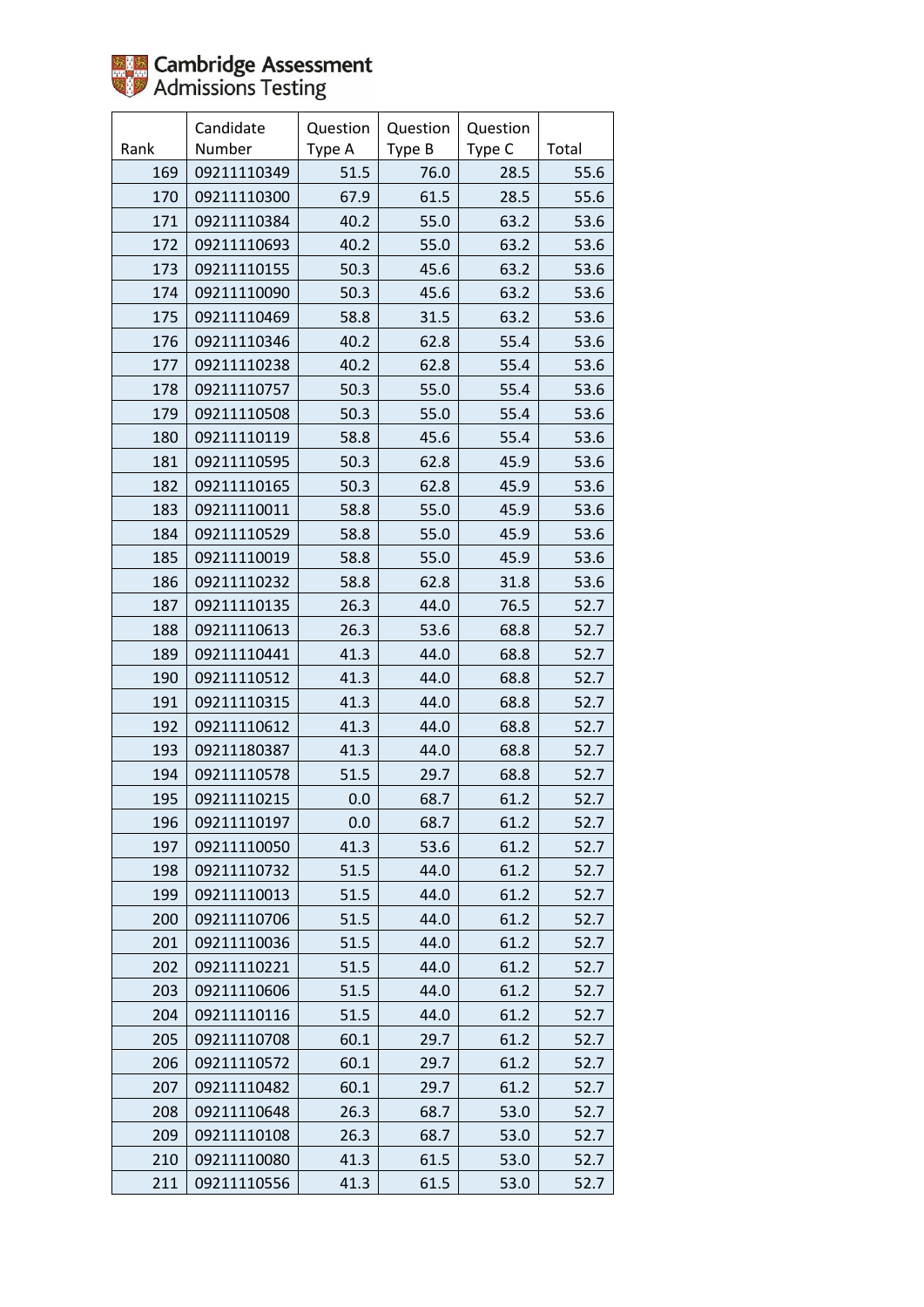

|      | Candidate   | Question | Question | Question |       |
|------|-------------|----------|----------|----------|-------|
| Rank | Number      | Type A   | Type B   | Type C   | Total |
| 212  | 09211110575 | 51.5     | 53.6     | 53.0     | 52.7  |
| 213  | 09211110038 | 51.5     | 53.6     | 53.0     | 52.7  |
| 214  | 09211110347 | 51.5     | 53.6     | 53.0     | 52.7  |
| 215  | 09211180117 | 51.5     | 53.6     | 53.0     | 52.7  |
| 216  | 09211110173 | 51.5     | 53.6     | 53.0     | 52.7  |
| 217  | 09211110259 | 60.1     | 44.0     | 53.0     | 52.7  |
| 218  | 09211110175 | 60.1     | 44.0     | 53.0     | 52.7  |
| 219  | 09211110539 | 60.1     | 44.0     | 53.0     | 52.7  |
| 220  | 09211110091 | 41.3     | 68.7     | 43.1     | 52.7  |
| 221  | 09211110153 | 41.3     | 68.7     | 43.1     | 52.7  |
| 222  | 09211110014 | 41.3     | 68.7     | 43.1     | 52.7  |
| 223  | 09211110690 | 51.5     | 61.5     | 43.1     | 52.7  |
| 224  | 09211110085 | 51.5     | 61.5     | 43.1     | 52.7  |
| 225  | 09211180504 | 60.1     | 53.6     | 43.1     | 52.7  |
| 226  | 09211110579 | 60.1     | 53.6     | 43.1     | 52.7  |
| 227  | 09211110245 | 60.1     | 53.6     | 43.1     | 52.7  |
| 228  | 09211110668 | 60.1     | 53.6     | 43.1     | 52.7  |
| 229  | 09211110233 | 67.9     | 44.0     | 43.1     | 52.7  |
| 230  | 09211110564 | 60.1     | 61.5     | 28.5     | 52.7  |
| 231  | 09211110180 | 67.9     | 53.6     | 28.5     | 52.7  |
| 232  | 09211110190 | 67.9     | 53.6     | 28.5     | 52.7  |
| 233  | 09211110749 | 67.9     | 61.5     | 0.0      | 52.7  |
| 234  | 09211110649 | 40.2     | 31.5     | 70.5     | 50.6  |
| 235  | 09211110663 | 40.2     | 45.6     | 63.2     | 50.6  |
| 236  | 09211110660 | 58.8     | 0.0      | 63.2     | 50.6  |
| 237  | 09211110557 | 40.2     | 55.0     | 55.4     | 50.6  |
| 238  | 09211110471 | 40.2     | 55.0     | 55.4     | 50.6  |
| 239  | 09211110495 | 40.2     | 55.0     | 55.4     | 50.6  |
| 240  | 09211110439 | 50.3     | 45.6     | 55.4     | 50.6  |
| 241  | 09211110689 | 50.3     | 45.6     | 55.4     | 50.6  |
| 242  | 09211110382 | 50.3     | 45.6     | 55.4     | 50.6  |
| 243  | 09211110714 | 58.8     | 31.5     | 55.4     | 50.6  |
| 244  | 09211110453 | 40.2     | 62.8     | 45.9     | 50.6  |
| 245  | 09211110205 | 40.2     | 62.8     | 45.9     | 50.6  |
| 246  | 09211110125 | 40.2     | 62.8     | 45.9     | 50.6  |
| 247  | 09211110198 | 50.3     | 55.0     | 45.9     | 50.6  |
| 248  | 09211110502 | 50.3     | 55.0     | 45.9     | 50.6  |
| 249  | 09211110220 | 50.3     | 55.0     | 45.9     | 50.6  |
| 250  | 09211110357 | 66.7     | 31.5     | 45.9     | 50.6  |
| 251  | 09211110100 | 50.3     | 62.8     | 31.8     | 50.6  |
| 252  | 09211110092 | 50.3     | 62.8     | 31.8     | 50.6  |
| 253  | 09211110542 | 58.8     | 62.8     | 0.0      | 50.6  |
| 254  | 09211110008 | 26.3     | 44.0     | 68.8     | 49.7  |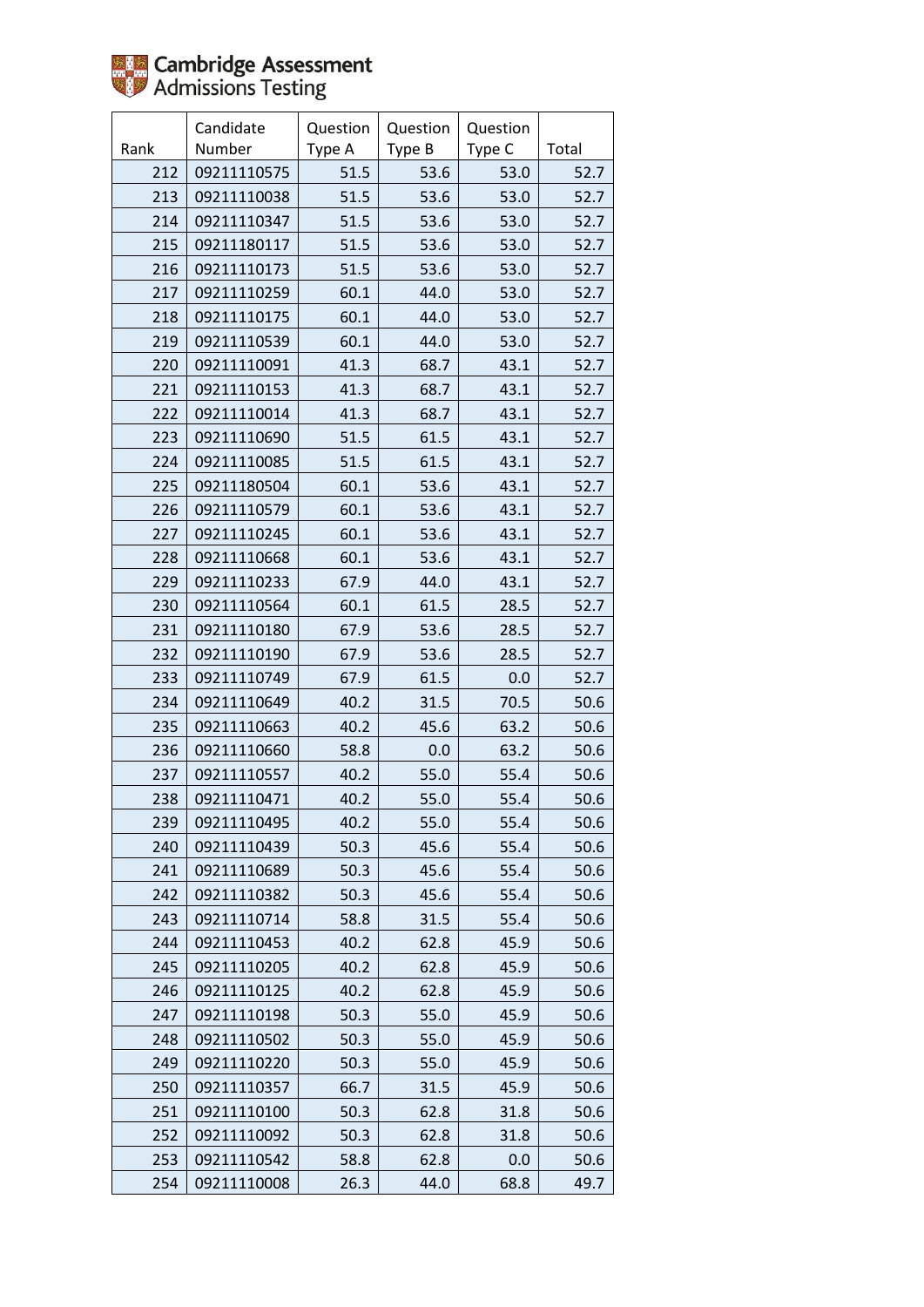

|      | Candidate   | Question | Question | Question |       |
|------|-------------|----------|----------|----------|-------|
| Rank | Number      | Type A   | Type B   | Type C   | Total |
| 255  | 09211110701 | 41.3     | 29.7     | 68.8     | 49.7  |
| 256  | 09211110237 | 0.0      | 61.5     | 61.2     | 49.7  |
| 257  | 09211110143 | 26.3     | 53.6     | 61.2     | 49.7  |
| 258  | 09211110055 | 26.3     | 53.6     | 61.2     | 49.7  |
| 259  | 09211110501 | 41.3     | 44.0     | 61.2     | 49.7  |
| 260  | 09211110031 | 41.3     | 44.0     | 61.2     | 49.7  |
| 261  | 09211110559 | 41.3     | 44.0     | 61.2     | 49.7  |
| 262  | 09211110652 | 51.5     | 29.7     | 61.2     | 49.7  |
| 263  | 09211110704 | 51.5     | 29.7     | 61.2     | 49.7  |
| 264  | 09211110600 | 26.3     | 61.5     | 53.0     | 49.7  |
| 265  | 09211110617 | 41.3     | 53.6     | 53.0     | 49.7  |
| 266  | 09211110610 | 41.3     | 53.6     | 53.0     | 49.7  |
| 267  | 09211110139 | 41.3     | 53.6     | 53.0     | 49.7  |
| 268  | 09211110440 | 41.3     | 53.6     | 53.0     | 49.7  |
| 269  | 09211110434 | 41.3     | 53.6     | 53.0     | 49.7  |
| 270  | 09211180167 | 41.3     | 53.6     | 53.0     | 49.7  |
| 271  | 09211110537 | 41.3     | 53.6     | 53.0     | 49.7  |
| 272  | 09211110192 | 51.5     | 44.0     | 53.0     | 49.7  |
| 273  | 09211110566 | 51.5     | 44.0     | 53.0     | 49.7  |
| 274  | 09211110140 | 51.5     | 44.0     | 53.0     | 49.7  |
| 275  | 09211110318 | 60.1     | 29.7     | 53.0     | 49.7  |
| 276  | 09211110053 | 60.1     | 29.7     | 53.0     | 49.7  |
| 277  | 09211110099 | 26.3     | 68.7     | 43.1     | 49.7  |
| 278  | 09211110746 | 41.3     | 61.5     | 43.1     | 49.7  |
| 279  | 09211110450 | 51.5     | 53.6     | 43.1     | 49.7  |
| 280  | 09211110691 | 51.5     | 53.6     | 43.1     | 49.7  |
| 281  | 09211110025 | 51.5     | 53.6     | 43.1     | 49.7  |
| 282  | 09211110713 | 51.5     | 53.6     | 43.1     | 49.7  |
| 283  | 09211110189 | 51.5     | 53.6     | 43.1     | 49.7  |
| 284  | 09211110524 | 51.5     | 53.6     | 43.1     | 49.7  |
| 285  | 09211110455 | 51.5     | 53.6     | 43.1     | 49.7  |
| 286  | 09211180372 | 51.5     | 53.6     | 43.1     | 49.7  |
| 287  | 09211110206 | 51.5     | 53.6     | 43.1     | 49.7  |
| 288  | 09211110145 | 60.1     | 44.0     | 43.1     | 49.7  |
| 289  | 09211110522 | 60.1     | 44.0     | 43.1     | 49.7  |
| 290  | 09211110687 | 60.1     | 44.0     | 43.1     | 49.7  |
| 291  | 09211110632 | 60.1     | 44.0     | 43.1     | 49.7  |
| 292  | 09211110655 | 60.1     | 44.0     | 43.1     | 49.7  |
| 293  | 09211180335 | 60.1     | 44.0     | 43.1     | 49.7  |
| 294  | 09211110447 | 60.1     | 44.0     | 43.1     | 49.7  |
| 295  | 09211110244 | 67.9     | 29.7     | 43.1     | 49.7  |
| 296  | 09211110615 | 75.8     | 0.0      | 43.1     | 49.7  |
| 297  | 09211110063 | 41.3     | 68.7     | 28.5     | 49.7  |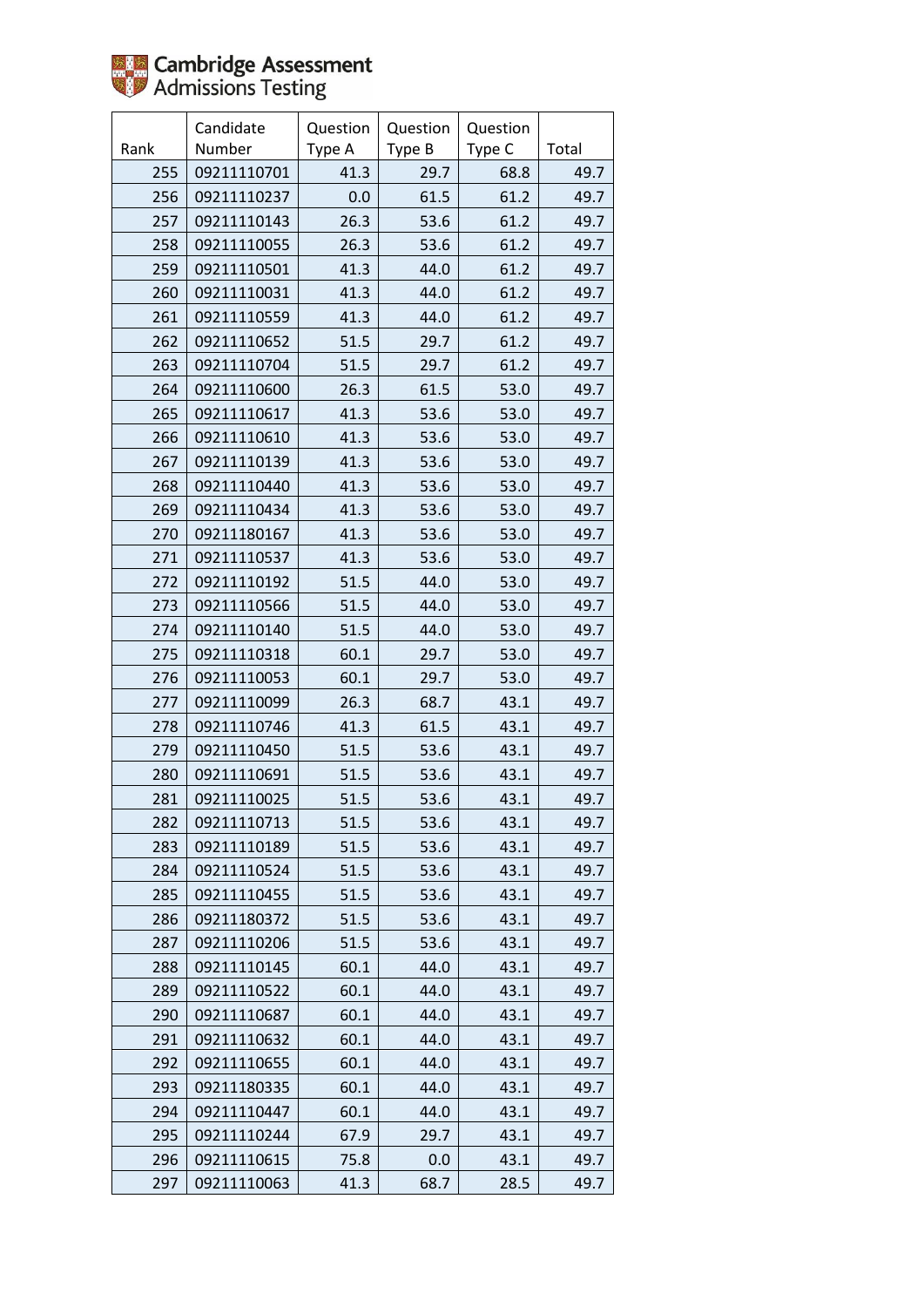

|      | Candidate   | Question | Question | Question |       |
|------|-------------|----------|----------|----------|-------|
| Rank | Number      | Type A   | Type B   | Type C   | Total |
| 298  | 09211110538 | 41.3     | 68.7     | 28.5     | 49.7  |
| 299  | 09211110201 | 51.5     | 61.5     | 28.5     | 49.7  |
| 300  | 09211110204 | 51.5     | 61.5     | 28.5     | 49.7  |
| 301  | 09211110364 | 51.5     | 61.5     | 28.5     | 49.7  |
| 302  | 09211110136 | 60.1     | 53.6     | 28.5     | 49.7  |
| 303  | 09211110582 | 60.1     | 61.5     | 0.0      | 49.7  |
| 304  | 09211110284 | 67.9     | 53.6     | 0.0      | 49.7  |
| 305  | 09211110517 | 25.2     | 45.6     | 63.2     | 47.4  |
| 306  | 09211110642 | 25.2     | 45.6     | 63.2     | 47.4  |
| 307  | 09211110317 | 50.3     | 0.0      | 63.2     | 47.4  |
| 308  | 09211110131 | 40.2     | 45.6     | 55.4     | 47.4  |
| 309  | 09211110747 | 40.2     | 45.6     | 55.4     | 47.4  |
| 310  | 09211110614 | 40.2     | 45.6     | 55.4     | 47.4  |
| 311  | 09211110553 | 40.2     | 45.6     | 55.4     | 47.4  |
| 312  | 09211110662 | 50.3     | 31.5     | 55.4     | 47.4  |
| 313  | 09211110286 | 58.8     | 0.0      | 55.4     | 47.4  |
| 314  | 09211110191 | 58.8     | 0.0      | 55.4     | 47.4  |
| 315  | 09211110463 | 58.8     | 0.0      | 55.4     | 47.4  |
| 316  | 09211110216 | 25.2     | 62.8     | 45.9     | 47.4  |
| 317  | 09211110628 | 40.2     | 55.0     | 45.9     | 47.4  |
| 318  | 09211110009 | 40.2     | 55.0     | 45.9     | 47.4  |
| 319  | 09211110229 | 40.2     | 55.0     | 45.9     | 47.4  |
| 320  | 09211110507 | 50.3     | 45.6     | 45.9     | 47.4  |
| 321  | 09211110567 | 50.3     | 45.6     | 45.9     | 47.4  |
| 322  | 09211110344 | 58.8     | 31.5     | 45.9     | 47.4  |
| 323  | 09211110182 | 58.8     | 31.5     | 45.9     | 47.4  |
| 324  | 09211110323 | 58.8     | 31.5     | 45.9     | 47.4  |
| 325  | 09211110565 | 58.8     | 31.5     | 45.9     | 47.4  |
| 326  | 09211110677 | 58.8     | 31.5     | 45.9     | 47.4  |
| 327  | 09211110555 | 50.3     | 55.0     | 31.8     | 47.4  |
| 328  | 09211110584 | 50.3     | 55.0     | 31.8     | 47.4  |
| 329  | 09211110703 | 50.3     | 55.0     | 31.8     | 47.4  |
| 330  | 09211110712 | 50.3     | 55.0     | 31.8     | 47.4  |
| 331  | 09211110639 | 50.3     | 62.8     | 0.0      | 47.4  |
| 332  | 09211110168 | 50.3     | 62.8     | 0.0      | 47.4  |
| 333  | 09211110265 | 74.6     | 31.5     | 0.0      | 47.4  |
| 334  | 09211110585 | 0.0      | 44.0     | 68.8     | 46.4  |
| 335  | 09211110523 | 41.3     | 0.0      | 68.8     | 46.4  |
| 336  | 09211110361 | 26.3     | 44.0     | 61.2     | 46.4  |
| 337  | 09211110248 | 26.3     | 44.0     | 61.2     | 46.4  |
| 338  | 09211110671 | 26.3     | 44.0     | 61.2     | 46.4  |
| 339  | 09211110503 | 26.3     | 44.0     | 61.2     | 46.4  |
| 340  | 09211110187 | 41.3     | 29.7     | 61.2     | 46.4  |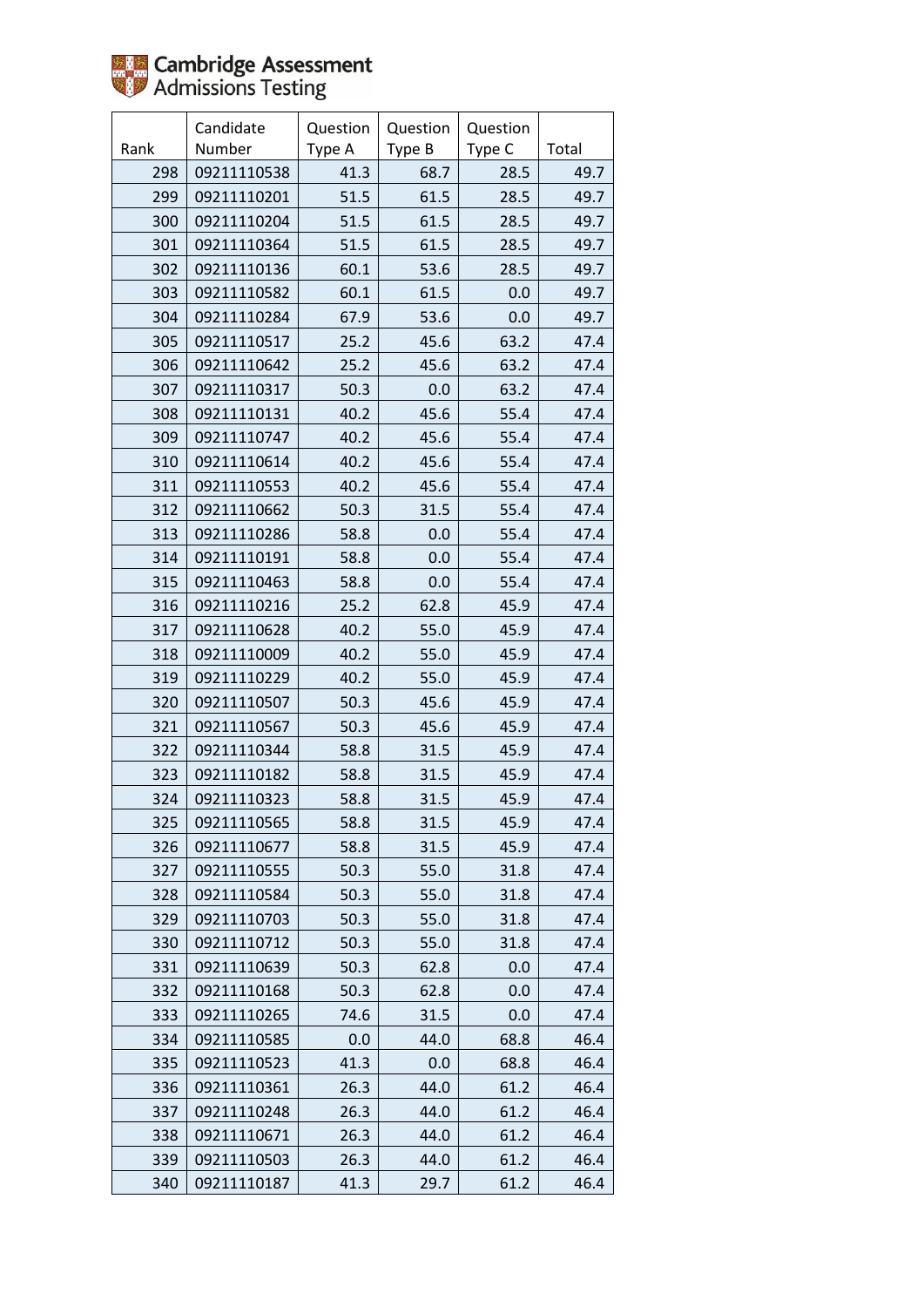

|      | Candidate   | Question | Question | Question |       |
|------|-------------|----------|----------|----------|-------|
| Rank | Number      | Type A   | Type B   | Type C   | Total |
| 341  | 09211110370 | 41.3     | 29.7     | 61.2     | 46.4  |
| 342  | 09211110122 | 41.3     | 29.7     | 61.2     | 46.4  |
| 343  | 09211110650 | 41.3     | 29.7     | 61.2     | 46.4  |
| 344  | 09211110493 | 41.3     | 29.7     | 61.2     | 46.4  |
| 345  | 09211110278 | 26.3     | 53.6     | 53.0     | 46.4  |
| 346  | 09211110141 | 26.3     | 53.6     | 53.0     | 46.4  |
| 347  | 09211110620 | 26.3     | 53.6     | 53.0     | 46.4  |
| 348  | 09211110430 | 26.3     | 53.6     | 53.0     | 46.4  |
| 349  | 09211110246 | 26.3     | 53.6     | 53.0     | 46.4  |
| 350  | 09211110645 | 26.3     | 53.6     | 53.0     | 46.4  |
| 351  | 09211110709 | 26.3     | 53.6     | 53.0     | 46.4  |
| 352  | 09211110756 | 41.3     | 44.0     | 53.0     | 46.4  |
| 353  | 09211110608 | 41.3     | 44.0     | 53.0     | 46.4  |
| 354  | 09211110144 | 41.3     | 44.0     | 53.0     | 46.4  |
| 355  | 09211110042 | 41.3     | 44.0     | 53.0     | 46.4  |
| 356  | 09211110500 | 41.3     | 44.0     | 53.0     | 46.4  |
| 357  | 09211110129 | 41.3     | 44.0     | 53.0     | 46.4  |
| 358  | 09211110744 | 51.5     | 29.7     | 53.0     | 46.4  |
| 359  | 09211110110 | 51.5     | 29.7     | 53.0     | 46.4  |
| 360  | 09211110044 | 51.5     | 29.7     | 53.0     | 46.4  |
| 361  | 09211110098 | 41.3     | 53.6     | 43.1     | 46.4  |
| 362  | 09211110230 | 41.3     | 53.6     | 43.1     | 46.4  |
| 363  | 09211110195 | 41.3     | 53.6     | 43.1     | 46.4  |
| 364  | 09211110123 | 41.3     | 53.6     | 43.1     | 46.4  |
| 365  | 09211110120 | 41.3     | 53.6     | 43.1     | 46.4  |
| 366  | 09211110079 | 41.3     | 53.6     | 43.1     | 46.4  |
| 367  | 09211110466 | 41.3     | 53.6     | 43.1     | 46.4  |
| 368  | 09211110478 | 51.5     | 44.0     | 43.1     | 46.4  |
| 369  | 09211110054 | 51.5     | 44.0     | 43.1     | 46.4  |
| 370  | 09211110735 | 51.5     | 44.0     | 43.1     | 46.4  |
| 371  | 09211110659 | 51.5     | 44.0     | 43.1     | 46.4  |
| 372  | 09211110351 | 51.5     | 44.0     | 43.1     | 46.4  |
| 373  | 09211110425 | 51.5     | 44.0     | 43.1     | 46.4  |
| 374  | 09211110758 | 51.5     | 44.0     | 43.1     | 46.4  |
| 375  | 09211110322 | 51.5     | 44.0     | 43.1     | 46.4  |
| 376  | 09211110193 | 51.5     | 44.0     | 43.1     | 46.4  |
| 377  | 09211110127 | 60.1     | 29.7     | 43.1     | 46.4  |
| 378  | 09211110487 | 60.1     | 29.7     | 43.1     | 46.4  |
| 379  | 09211110700 | 41.3     | 61.5     | 28.5     | 46.4  |
| 380  | 09211110475 | 51.5     | 53.6     | 28.5     | 46.4  |
| 381  | 09211110630 | 51.5     | 53.6     | 28.5     | 46.4  |
| 382  | 09211110369 | 51.5     | 53.6     | 28.5     | 46.4  |
| 383  | 09211110018 | 51.5     | 53.6     | 28.5     | 46.4  |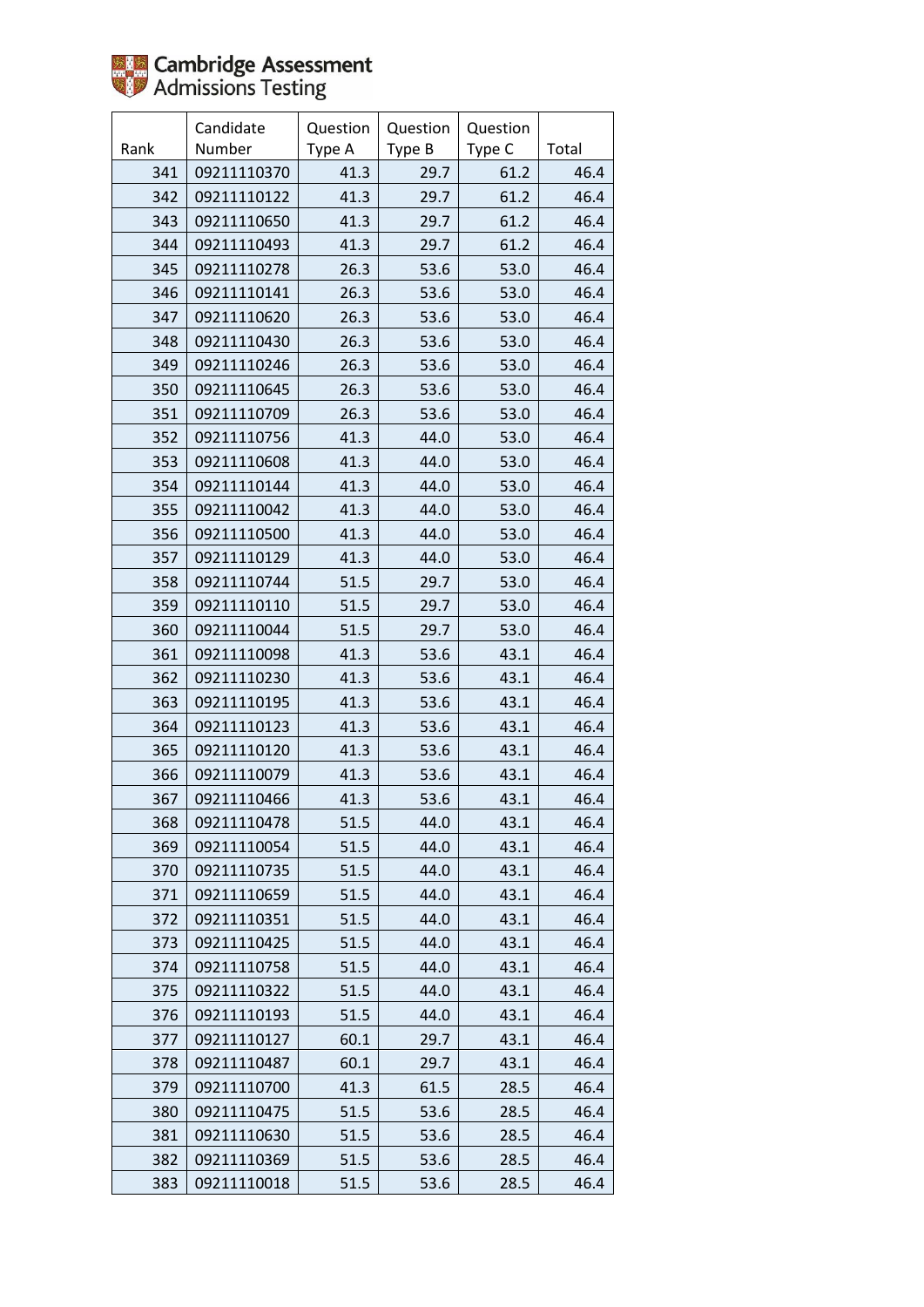|      | Candidate   | Question | Question | Question |       |
|------|-------------|----------|----------|----------|-------|
| Rank | Number      | Type A   | Type B   | Type C   | Total |
| 384  | 09211110024 | 60.1     | 44.0     | 28.5     | 46.4  |
| 385  | 09211110064 | 60.1     | 44.0     | 28.5     | 46.4  |
| 386  | 09211110647 | 67.9     | 29.7     | 28.5     | 46.4  |
| 387  | 09211110027 | 60.1     | 53.6     | 0.0      | 46.4  |
| 388  | 09211110342 | 0.0      | 45.6     | 63.2     | 43.9  |
| 389  | 09211110444 | 0.0      | 55.0     | 55.4     | 43.9  |
| 390  | 09211110235 | 25.2     | 45.6     | 55.4     | 43.9  |
| 391  | 09211110065 | 25.2     | 45.6     | 55.4     | 43.9  |
| 392  | 09211110705 | 40.2     | 31.5     | 55.4     | 43.9  |
| 393  | 09211110152 | 25.2     | 55.0     | 45.9     | 43.9  |
| 394  | 09211110675 | 40.2     | 45.6     | 45.9     | 43.9  |
| 395  | 09211110383 | 40.2     | 45.6     | 45.9     | 43.9  |
| 396  | 09211110020 | 40.2     | 45.6     | 45.9     | 43.9  |
| 397  | 09211110060 | 40.2     | 45.6     | 45.9     | 43.9  |
| 398  | 09211110644 | 58.8     | 0.0      | 45.9     | 43.9  |
| 399  | 09211110678 | 40.2     | 55.0     | 31.8     | 43.9  |
| 400  | 09211110573 | 40.2     | 55.0     | 31.8     | 43.9  |
| 401  | 09211110481 | 40.2     | 55.0     | 31.8     | 43.9  |
| 402  | 09211110106 | 40.2     | 55.0     | 31.8     | 43.9  |
| 403  | 09211110653 | 40.2     | 55.0     | 31.8     | 43.9  |
| 404  | 09211110202 | 50.3     | 45.6     | 31.8     | 43.9  |
| 405  | 09211110413 | 40.2     | 62.8     | 0.0      | 43.9  |
| 406  | 09211110445 | 74.6     | 0.0      | 0.0      | 43.9  |
| 407  | 09211110379 | 0.0      | 44.0     | 61.2     | 42.8  |
| 408  | 09211110022 | 41.3     | 0.0      | 61.2     | 42.8  |
| 409  | 09211110186 | 41.3     | 0.0      | 61.2     | 42.8  |
| 410  | 09211110056 | 0.0      | 53.6     | 53.0     | 42.8  |
| 411  | 09211110176 | 0.0      | 53.6     | 53.0     | 42.8  |
| 412  | 09211110421 | 26.3     | 44.0     | 53.0     | 42.8  |
| 413  | 09211110651 | 26.3     | 44.0     | 53.0     | 42.8  |
| 414  | 09211110699 | 26.3     | 44.0     | 53.0     | 42.8  |
| 415  | 09211110157 | 26.3     | 44.0     | 53.0     | 42.8  |
| 416  | 09211110348 | 26.3     | 44.0     | 53.0     | 42.8  |
| 417  | 09211110722 | 26.3     | 44.0     | 53.0     | 42.8  |
| 418  | 09211110661 | 26.3     | 44.0     | 53.0     | 42.8  |
| 419  | 09211110429 | 41.3     | 29.7     | 53.0     | 42.8  |
| 420  | 09211110290 | 41.3     | 29.7     | 53.0     | 42.8  |
| 421  | 09211110266 | 41.3     | 29.7     | 53.0     | 42.8  |
| 422  | 09211110309 | 51.5     | 0.0      | 53.0     | 42.8  |
| 423  | 09211110729 | 51.5     | 0.0      | 53.0     | 42.8  |
| 424  | 09211180459 | 0.0      | 61.5     | 43.1     | 42.8  |
| 425  | 09211110223 | 26.3     | 53.6     | 43.1     | 42.8  |
| 426  | 09211110103 | 26.3     | 53.6     | 43.1     | 42.8  |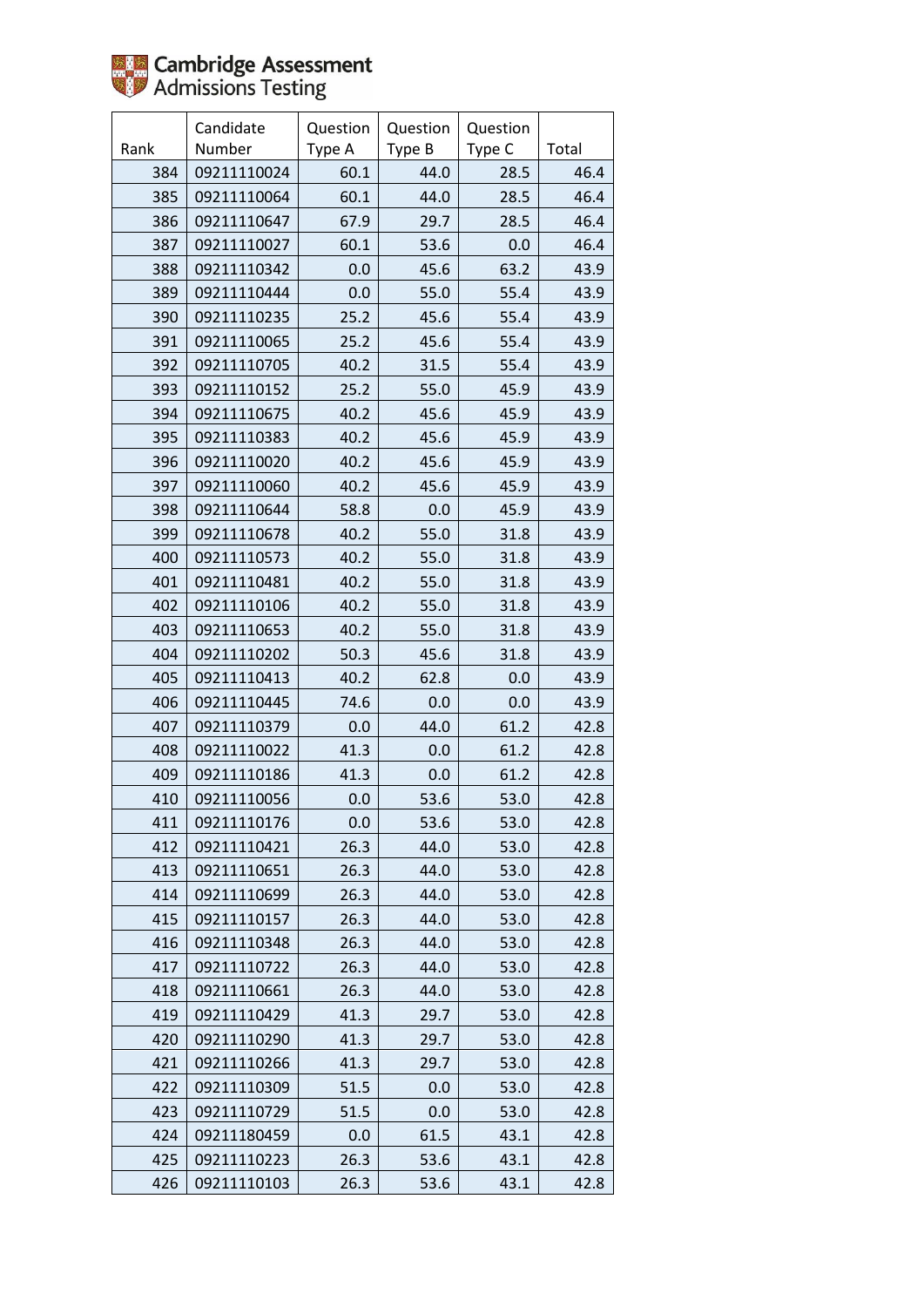

|      | Candidate   | Question | Question | Question |       |
|------|-------------|----------|----------|----------|-------|
| Rank | Number      | Type A   | Type B   | Type C   | Total |
| 427  | 09211110581 | 41.3     | 44.0     | 43.1     | 42.8  |
| 428  | 09211110225 | 41.3     | 44.0     | 43.1     | 42.8  |
| 429  | 09211110601 | 41.3     | 44.0     | 43.1     | 42.8  |
| 430  | 09211110268 | 41.3     | 44.0     | 43.1     | 42.8  |
| 431  | 09211110543 | 41.3     | 44.0     | 43.1     | 42.8  |
| 432  | 09211110611 | 41.3     | 44.0     | 43.1     | 42.8  |
| 433  | 09211110618 | 41.3     | 44.0     | 43.1     | 42.8  |
| 434  | 09211110716 | 41.3     | 44.0     | 43.1     | 42.8  |
| 435  | 09211110684 | 41.3     | 44.0     | 43.1     | 42.8  |
| 436  | 09211110218 | 51.5     | 29.7     | 43.1     | 42.8  |
| 437  | 09211110084 | 51.5     | 29.7     | 43.1     | 42.8  |
| 438  | 09211110269 | 51.5     | 29.7     | 43.1     | 42.8  |
| 439  | 09211110359 | 51.5     | 29.7     | 43.1     | 42.8  |
| 440  | 09211110327 | 51.5     | 29.7     | 43.1     | 42.8  |
| 441  | 09211110316 | 60.1     | 0.0      | 43.1     | 42.8  |
| 442  | 09211110472 | 26.3     | 61.5     | 28.5     | 42.8  |
| 443  | 09211110596 | 41.3     | 53.6     | 28.5     | 42.8  |
| 444  | 09211110006 | 41.3     | 53.6     | 28.5     | 42.8  |
| 445  | 09211110228 | 41.3     | 53.6     | 28.5     | 42.8  |
| 446  | 09211110005 | 51.5     | 44.0     | 28.5     | 42.8  |
| 447  | 09211110545 | 51.5     | 44.0     | 28.5     | 42.8  |
| 448  | 09211110163 | 51.5     | 44.0     | 28.5     | 42.8  |
| 449  | 09211110737 | 51.5     | 44.0     | 28.5     | 42.8  |
| 450  | 09211110599 | 51.5     | 44.0     | 28.5     | 42.8  |
| 451  | 09211110428 | 51.5     | 44.0     | 28.5     | 42.8  |
| 452  | 09211110547 | 51.5     | 44.0     | 28.5     | 42.8  |
| 453  | 09211180279 | 51.5     | 44.0     | 28.5     | 42.8  |
| 454  | 09211110515 | 51.5     | 44.0     | 28.5     | 42.8  |
| 455  | 09211110043 | 51.5     | 44.0     | 28.5     | 42.8  |
| 456  | 09211110506 | 60.1     | 29.7     | 28.5     | 42.8  |
| 457  | 09211110262 | 60.1     | 29.7     | 28.5     | 42.8  |
| 458  | 09211110093 | 51.5     | 53.6     | 0.0      | 42.8  |
| 459  | 09211110236 | 60.1     | 44.0     | 0.0      | 42.8  |
| 460  | 09211110724 | 0.0      | 31.5     | 63.2     | 39.8  |
| 461  | 09211110621 | 25.2     | 0.0      | 63.2     | 39.8  |
| 462  | 09211110484 | 0.0      | 45.6     | 55.4     | 39.8  |
| 463  | 09211110667 | 25.2     | 31.5     | 55.4     | 39.8  |
| 464  | 09211110665 | 25.2     | 31.5     | 55.4     | 39.8  |
| 465  | 09211110419 | 25.2     | 31.5     | 55.4     | 39.8  |
| 466  | 09211110208 | 25.2     | 45.6     | 45.9     | 39.8  |
| 467  | 09211110634 | 25.2     | 45.6     | 45.9     | 39.8  |
| 468  | 09211110178 | 25.2     | 45.6     | 45.9     | 39.8  |
| 469  | 09211110723 | 25.2     | 45.6     | 45.9     | 39.8  |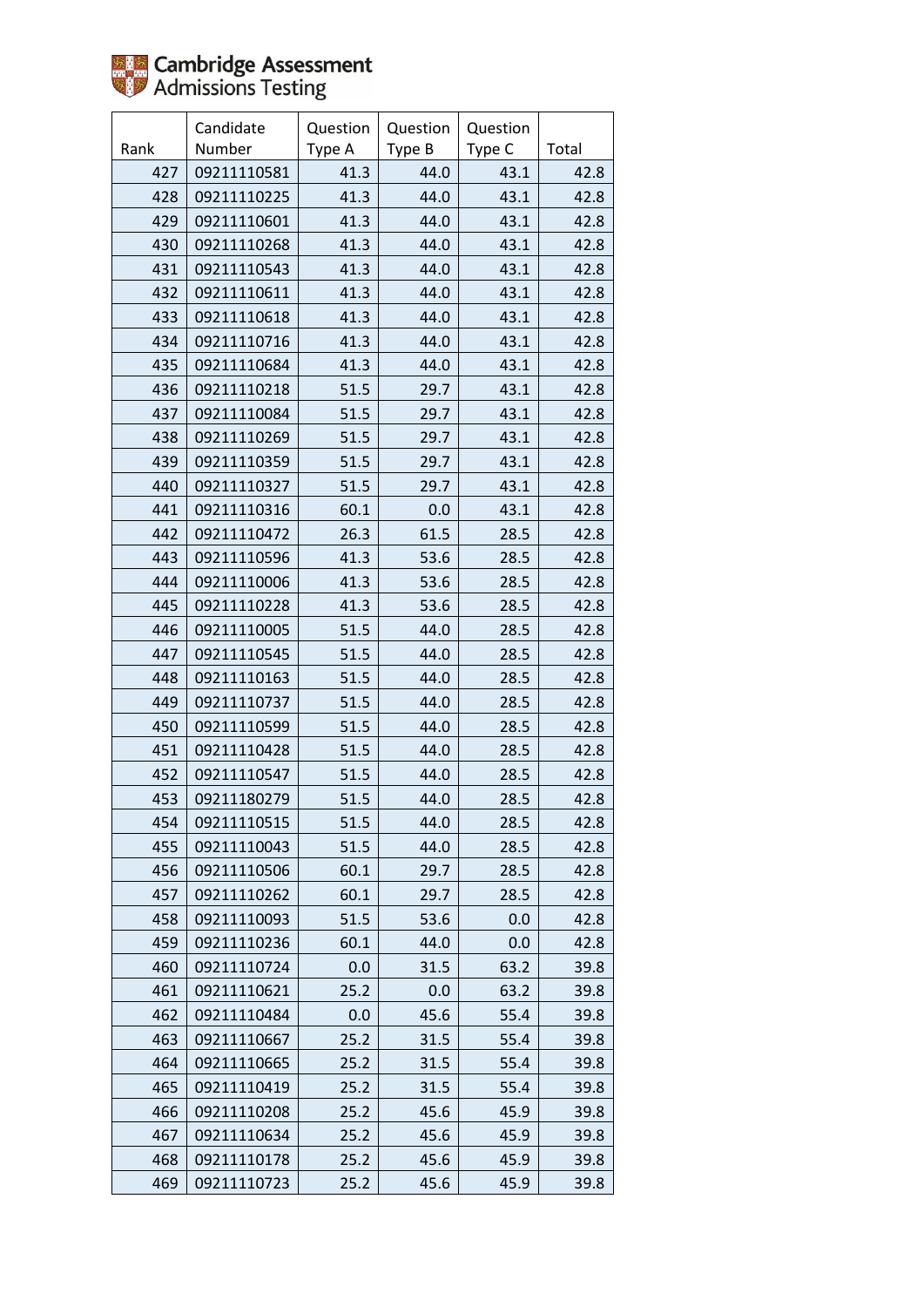

|      | Candidate   | Question | Question | Question |       |
|------|-------------|----------|----------|----------|-------|
| Rank | Number      | Type A   | Type B   | Type C   | Total |
| 470  | 09211110184 | 40.2     | 31.5     | 45.9     | 39.8  |
| 471  | 09211110604 | 40.2     | 31.5     | 45.9     | 39.8  |
| 472  | 09211110111 | 40.2     | 31.5     | 45.9     | 39.8  |
| 473  | 09211110725 | 40.2     | 31.5     | 45.9     | 39.8  |
| 474  | 09211110255 | 40.2     | 31.5     | 45.9     | 39.8  |
| 475  | 09211110456 | 40.2     | 31.5     | 45.9     | 39.8  |
| 476  | 09211110271 | 40.2     | 45.6     | 31.8     | 39.8  |
| 477  | 09211110287 | 40.2     | 45.6     | 31.8     | 39.8  |
| 478  | 09211110071 | 40.2     | 45.6     | 31.8     | 39.8  |
| 479  | 09211110597 | 50.3     | 31.5     | 31.8     | 39.8  |
| 480  | 09211110388 | 58.8     | 0.0      | 31.8     | 39.8  |
| 481  | 09211110378 | 58.8     | 0.0      | 31.8     | 39.8  |
| 482  | 09211110622 | 66.7     | 0.0      | 0.0      | 39.8  |
| 483  | 09211110297 | 0.0      | 29.7     | 61.2     | 38.7  |
| 484  | 09211110412 | 0.0      | 29.7     | 61.2     | 38.7  |
| 485  | 09211110731 | 0.0      | 29.7     | 61.2     | 38.7  |
| 486  | 09211110282 | 0.0      | 44.0     | 53.0     | 38.7  |
| 487  | 09211110477 | 0.0      | 44.0     | 53.0     | 38.7  |
| 488  | 09211110270 | 0.0      | 44.0     | 53.0     | 38.7  |
| 489  | 09211110400 | 0.0      | 44.0     | 53.0     | 38.7  |
| 490  | 09211110062 | 26.3     | 29.7     | 53.0     | 38.7  |
| 491  | 09211110179 | 26.3     | 29.7     | 53.0     | 38.7  |
| 492  | 09211110488 | 26.3     | 29.7     | 53.0     | 38.7  |
| 493  | 09211110241 | 41.3     | 0.0      | 53.0     | 38.7  |
| 494  | 09211110355 | 41.3     | 0.0      | 53.0     | 38.7  |
| 495  | 09211110029 | 41.3     | 0.0      | 53.0     | 38.7  |
| 496  | 09211110629 | 0.0      | 53.6     | 43.1     | 38.7  |
| 497  | 09211180302 | 0.0      | 53.6     | 43.1     | 38.7  |
| 498  | 09211110736 | 0.0      | 53.6     | 43.1     | 38.7  |
| 499  | 09211110552 | 26.3     | 44.0     | 43.1     | 38.7  |
| 500  | 09211110305 | 26.3     | 44.0     | 43.1     | 38.7  |
| 501  | 09211110431 | 26.3     | 44.0     | 43.1     | 38.7  |
| 502  | 09211110476 | 26.3     | 44.0     | 43.1     | 38.7  |
| 503  | 09211110540 | 26.3     | 44.0     | 43.1     | 38.7  |
| 504  | 09211110023 | 26.3     | 44.0     | 43.1     | 38.7  |
| 505  | 09211110177 | 41.3     | 29.7     | 43.1     | 38.7  |
| 506  | 09211110296 | 41.3     | 29.7     | 43.1     | 38.7  |
| 507  | 09211110075 | 41.3     | 29.7     | 43.1     | 38.7  |
| 508  | 09211110256 | 41.3     | 29.7     | 43.1     | 38.7  |
| 509  | 09211110527 | 41.3     | 29.7     | 43.1     | 38.7  |
| 510  | 09211110242 | 41.3     | 29.7     | 43.1     | 38.7  |
| 511  | 09211110587 | 41.3     | 29.7     | 43.1     | 38.7  |
| 512  | 09211110695 | 41.3     | 29.7     | 43.1     | 38.7  |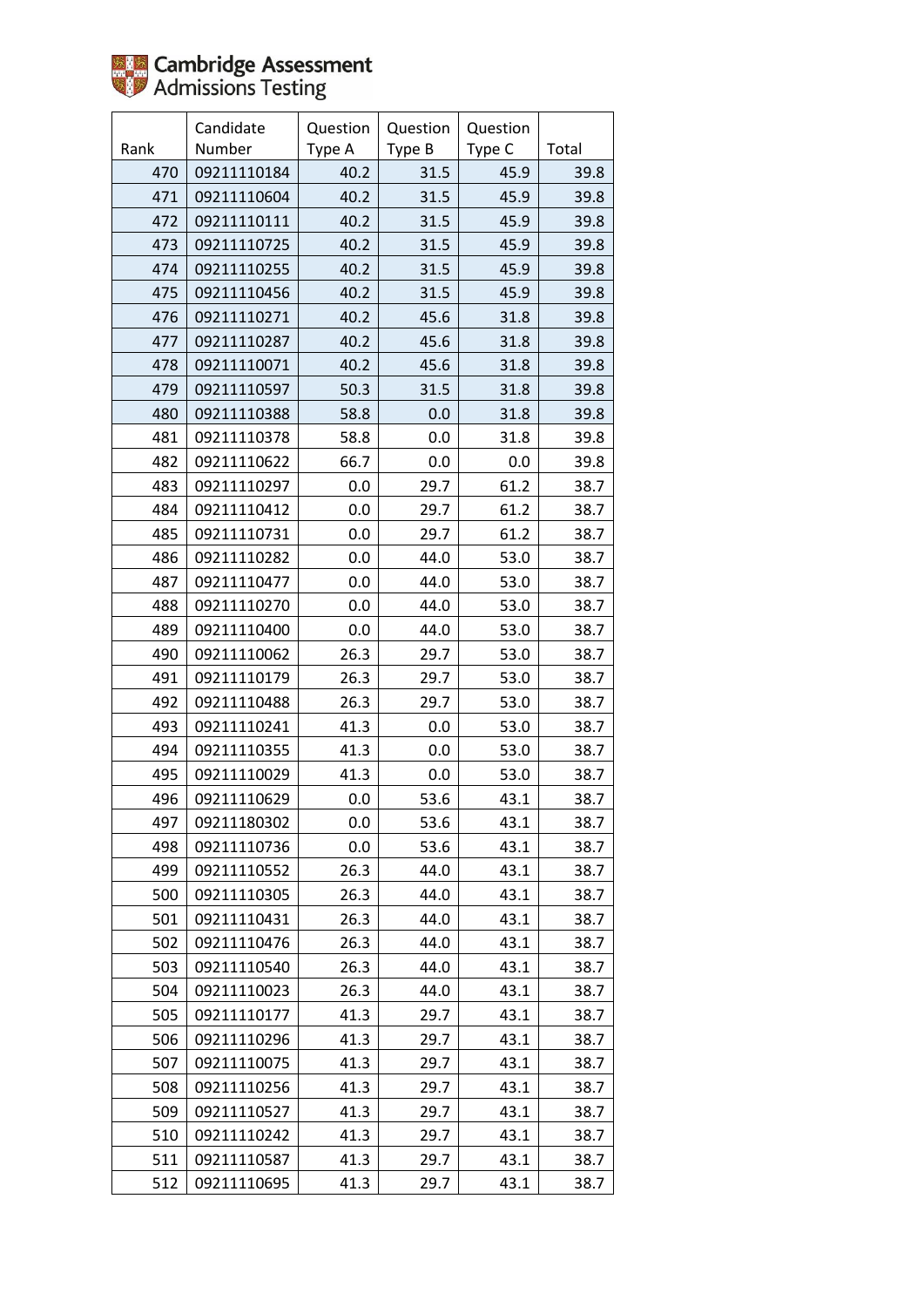|      | Candidate   | Question | Question | Question |       |
|------|-------------|----------|----------|----------|-------|
| Rank | Number      | Type A   | Type B   | Type C   | Total |
| 513  | 09211110558 | 41.3     | 29.7     | 43.1     | 38.7  |
| 514  | 09211110433 | 41.3     | 29.7     | 43.1     | 38.7  |
| 515  | 09211110577 | 41.3     | 29.7     | 43.1     | 38.7  |
| 516  | 09211110395 | 41.3     | 29.7     | 43.1     | 38.7  |
| 517  | 09211110679 | 41.3     | 29.7     | 43.1     | 38.7  |
| 518  | 09211110321 | 51.5     | 0.0      | 43.1     | 38.7  |
| 519  | 09211110592 | 26.3     | 53.6     | 28.5     | 38.7  |
| 520  | 09211110115 | 26.3     | 53.6     | 28.5     | 38.7  |
| 521  | 09211110563 | 26.3     | 53.6     | 28.5     | 38.7  |
| 522  | 09211110697 | 26.3     | 53.6     | 28.5     | 38.7  |
| 523  | 09211110443 | 41.3     | 44.0     | 28.5     | 38.7  |
| 524  | 09211110514 | 41.3     | 44.0     | 28.5     | 38.7  |
| 525  | 09211110161 | 41.3     | 44.0     | 28.5     | 38.7  |
| 526  | 09211110513 | 41.3     | 44.0     | 28.5     | 38.7  |
| 527  | 09211110051 | 41.3     | 44.0     | 28.5     | 38.7  |
| 528  | 09211110077 | 41.3     | 44.0     | 28.5     | 38.7  |
| 529  | 09211110694 | 41.3     | 44.0     | 28.5     | 38.7  |
| 530  | 09211110743 | 41.3     | 44.0     | 28.5     | 38.7  |
| 531  | 09211110535 | 51.5     | 29.7     | 28.5     | 38.7  |
| 532  | 09211110554 | 51.5     | 29.7     | 28.5     | 38.7  |
| 533  | 09211110294 | 51.5     | 29.7     | 28.5     | 38.7  |
| 534  | 09211110295 | 60.1     | 0.0      | 28.5     | 38.7  |
| 535  | 09211110017 | 41.3     | 53.6     | 0.0      | 38.7  |
| 536  | 09211110341 | 51.5     | 44.0     | 0.0      | 38.7  |
| 537  | 09211110576 | 51.5     | 44.0     | 0.0      | 38.7  |
| 538  | 09211110643 | 51.5     | 44.0     | 0.0      | 38.7  |
| 539  | 09211110497 | 60.1     | 29.7     | 0.0      | 38.7  |
| 540  | 09211110252 | 60.1     | 29.7     | 0.0      | 38.7  |
| 541  | 09211110393 | 0.0      | 31.5     | 55.4     | 35.1  |
| 542  | 09211110760 | 25.2     | 0.0      | 55.4     | 35.1  |
| 543  | 09211110303 | 0.0      | 45.6     | 45.9     | 35.1  |
| 544  | 09211110672 | 0.0      | 45.6     | 45.9     | 35.1  |
| 545  | 09211110473 | 25.2     | 31.5     | 45.9     | 35.1  |
| 546  | 09211110436 | 0.0      | 55.0     | 31.8     | 35.1  |
| 547  | 09211110550 | 25.2     | 45.6     | 31.8     | 35.1  |
| 548  | 09211110386 | 40.2     | 31.5     | 31.8     | 35.1  |
| 549  | 09211110340 | 40.2     | 31.5     | 31.8     | 35.1  |
| 550  | 09211110368 | 40.2     | 31.5     | 31.8     | 35.1  |
| 551  | 09211110151 | 50.3     | 0.0      | 31.8     | 35.1  |
| 552  | 09211110325 | 40.2     | 45.6     | 0.0      | 35.1  |
| 553  | 09211110391 | 58.8     | 0.0      | 0.0      | 35.1  |
| 554  | 09211110095 | $0.0\,$  | 29.7     | 53.0     | 34.0  |
| 555  | 09211110762 | 0.0      | 29.7     | 53.0     | 34.0  |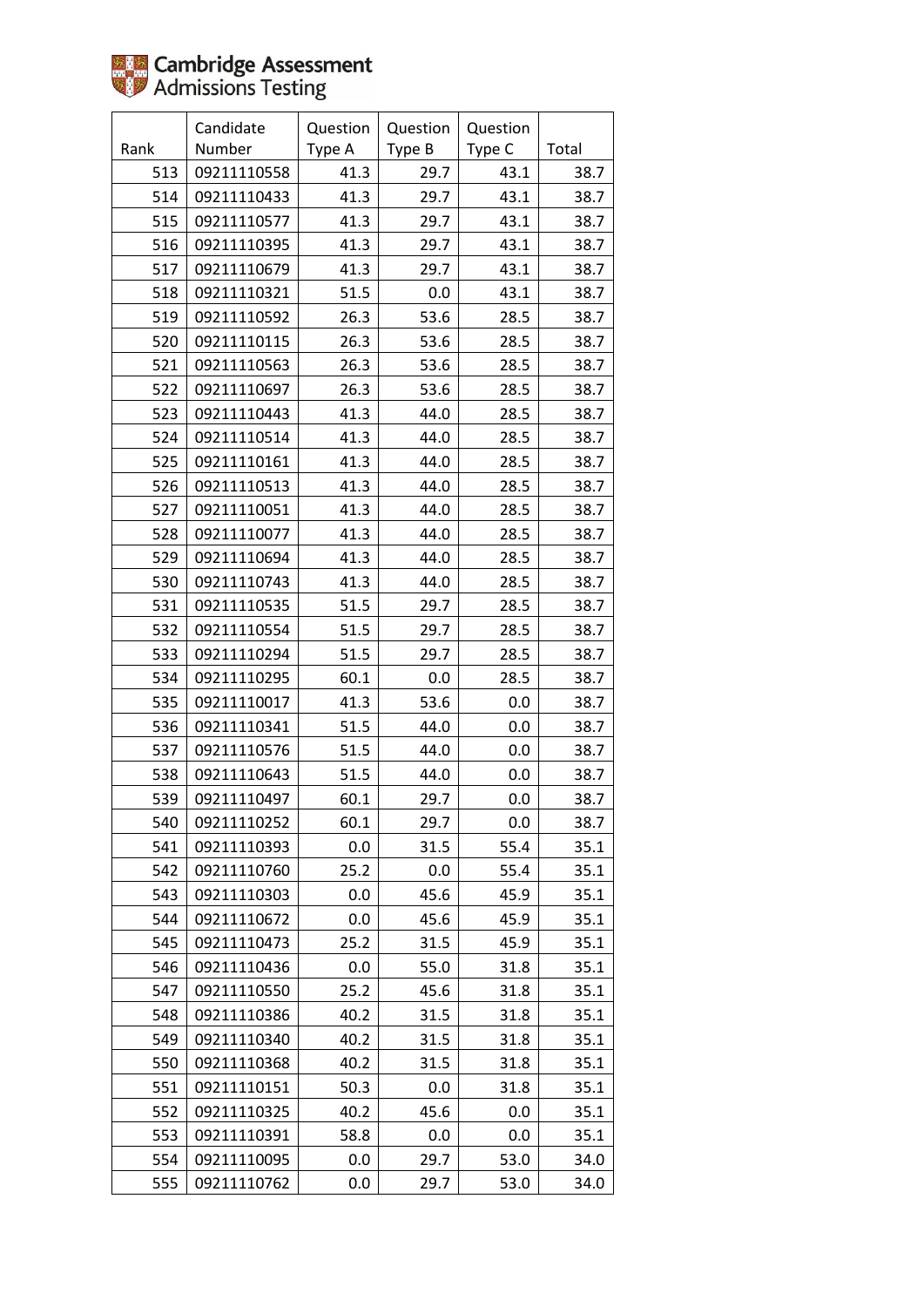|      | Candidate   | Question | Question | Question |       |
|------|-------------|----------|----------|----------|-------|
| Rank | Number      | Type A   | Type B   | Type C   | Total |
| 556  | 09211110603 | 0.0      | 29.7     | 53.0     | 34.0  |
| 557  | 09211110367 | 0.0      | 44.0     | 43.1     | 34.0  |
| 558  | 09211110207 | 0.0      | 44.0     | 43.1     | 34.0  |
| 559  | 09211110338 | 26.3     | 29.7     | 43.1     | 34.0  |
| 560  | 09211110726 | 26.3     | 29.7     | 43.1     | 34.0  |
| 561  | 09211110640 | 26.3     | 29.7     | 43.1     | 34.0  |
| 562  | 09211110520 | 26.3     | 29.7     | 43.1     | 34.0  |
| 563  | 09211110070 | 41.3     | 0.0      | 43.1     | 34.0  |
| 564  | 09211110134 | 41.3     | 0.0      | 43.1     | 34.0  |
| 565  | 09211110763 | 0.0      | 53.6     | 28.5     | 34.0  |
| 566  | 09211110169 | 26.3     | 44.0     | 28.5     | 34.0  |
| 567  | 09211110147 | 26.3     | 44.0     | 28.5     | 34.0  |
| 568  | 09211110461 | 26.3     | 44.0     | 28.5     | 34.0  |
| 569  | 09211110739 | 26.3     | 44.0     | 28.5     | 34.0  |
| 570  | 09211110069 | 41.3     | 29.7     | 28.5     | 34.0  |
| 571  | 09211110045 | 41.3     | 29.7     | 28.5     | 34.0  |
| 572  | 09211110748 | 41.3     | 29.7     | 28.5     | 34.0  |
| 573  | 09211110415 | 41.3     | 29.7     | 28.5     | 34.0  |
| 574  | 09211110491 | 41.3     | 29.7     | 28.5     | 34.0  |
| 575  | 09211110298 | 41.3     | 29.7     | 28.5     | 34.0  |
| 576  | 09211110094 | 51.5     | 0.0      | 28.5     | 34.0  |
| 577  | 09211110112 | 51.5     | 0.0      | 28.5     | 34.0  |
| 578  | 09211110707 | 26.3     | 53.6     | 0.0      | 34.0  |
| 579  | 09211110356 | 41.3     | 44.0     | 0.0      | 34.0  |
| 580  | 09211110162 | 41.3     | 44.0     | 0.0      | 34.0  |
| 581  | 09211110185 | 41.3     | 44.0     | 0.0      | 34.0  |
| 582  | 09211110227 | 41.3     | 44.0     | 0.0      | 34.0  |
| 583  | 09211110396 | 41.3     | 44.0     | 0.0      | 34.0  |
| 584  | 09211110203 | 51.5     | 29.7     | 0.0      | 34.0  |
| 585  | 09211110366 | 51.5     | 29.7     | 0.0      | 34.0  |
| 586  | 09211110158 | 51.5     | 29.7     | 0.0      | 34.0  |
| 587  | 09211110490 | 51.5     | 29.7     | 0.0      | 34.0  |
| 588  | 09211110058 | 25.2     | 0.0      | 45.9     | 29.4  |
| 589  | 09211110343 | 25.2     | 31.5     | 31.8     | 29.4  |
| 590  | 09211110721 | 25.2     | 31.5     | 31.8     | 29.4  |
| 591  | 09211110561 | 25.2     | 31.5     | 31.8     | 29.4  |
| 592  | 09211110211 | 25.2     | 31.5     | 31.8     | 29.4  |
| 593  | 09211110365 | 25.2     | 31.5     | 31.8     | 29.4  |
| 594  | 09211110003 | 40.2     | 0.0      | 31.8     | 29.4  |
| 595  | 09211110310 | 25.2     | 45.6     | 0.0      | 29.4  |
| 596  | 09211110452 | 25.2     | 45.6     | 0.0      | 29.4  |
| 597  | 09211110243 | 40.2     | 31.5     | 0.0      | 29.4  |
| 598  | 09211110528 | 40.2     | 31.5     | 0.0      | 29.4  |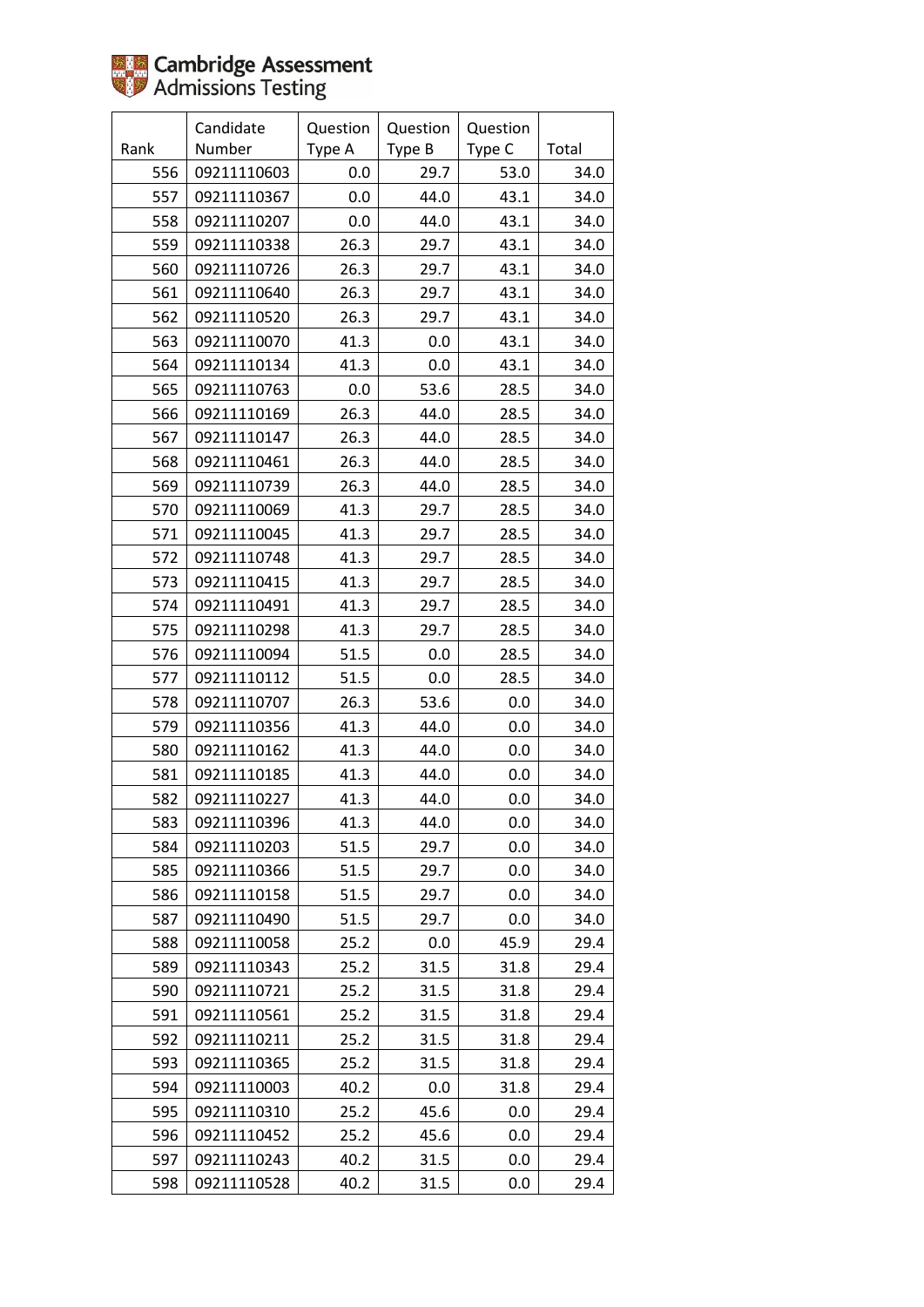|      | Candidate   | Question | Question | Question |       |
|------|-------------|----------|----------|----------|-------|
| Rank | Number      | Type A   | Type B   | Type C   | Total |
| 599  | 09211110670 | 0.0      | 29.7     | 43.1     | 28.2  |
| 600  | 09211110516 | 26.3     | 0.0      | 43.1     | 28.2  |
| 601  | 09211110148 | 26.3     | 0.0      | 43.1     | 28.2  |
| 602  | 09211110402 | 26.3     | 0.0      | 43.1     | 28.2  |
| 603  | 09211110406 | 26.3     | 29.7     | 28.5     | 28.2  |
| 604  | 09211110107 | 26.3     | 29.7     | 28.5     | 28.2  |
| 605  | 09211110200 | 26.3     | 29.7     | 28.5     | 28.2  |
| 606  | 09211110673 | 26.3     | 29.7     | 28.5     | 28.2  |
| 607  | 09211110741 | 26.3     | 29.7     | 28.5     | 28.2  |
| 608  | 09211110360 | 26.3     | 29.7     | 28.5     | 28.2  |
| 609  | 09211180745 | 41.3     | 0.0      | 28.5     | 28.2  |
| 610  | 09211110710 | 41.3     | 0.0      | 28.5     | 28.2  |
| 611  | 09211110281 | 41.3     | 0.0      | 28.5     | 28.2  |
| 612  | 09211110733 | 41.3     | 0.0      | 28.5     | 28.2  |
| 613  | 09211110253 | 41.3     | 29.7     | 0.0      | 28.2  |
| 614  | 09211110533 | 41.3     | 29.7     | 0.0      | 28.2  |
| 615  | 09211110390 | 0.0      | 0.0      | 45.9     | 21.6  |
| 616  | 09211110150 | 0.0      | 31.5     | 31.8     | 21.6  |
| 617  | 09211110483 | 0.0      | 31.5     | 31.8     | 21.6  |
| 618  | 09211110405 | 25.2     | 0.0      | 31.8     | 21.6  |
| 619  | 09211110039 | 25.2     | 31.5     | 0.0      | 21.6  |
| 620  | 09211110109 | 25.2     | 31.5     | 0.0      | 21.6  |
| 621  | 09211110494 | 0.0      | 0.0      | 43.1     | 20.3  |
| 622  | 09211110411 | 26.3     | 0.0      | 28.5     | 20.3  |
| 623  | 09211110154 | 26.3     | 0.0      | 28.5     | 20.3  |
| 624  | 09211110012 | 26.3     | 29.7     | 0.0      | 20.3  |
| 625  | 09211110636 | 0.0      | 0.0      | 31.8     | 8.8   |
| 626  | 09211110399 | 0.0      | 0.0      | 31.8     | 8.8   |
| 627  | 09211110474 | 0.0      | 31.5     | 0.0      | 8.8   |
| 628  | 09211110451 | 25.2     | 0.0      | 0.0      | 8.8   |
| 629  | 09211110324 | 25.2     | 0.0      | 0.0      | 8.8   |
| 630  | 09211110407 | 0.0      | 29.7     | 0.0      | 7.5   |
| 631  | 09211110624 | 0.0      | 0.0      | 0.0      | 0.0   |
| 632  | 09211110698 | 0.0      | 0.0      | 0.0      | 0.0   |
| 633  | 09211110499 | 0.0      | 0.0      | 0.0      | 0.0   |
| 634  | 09211110199 | 0.0      | 0.0      | 0.0      | 0.0   |
| 635  | 09211110280 | 0.0      | $0.0\,$  | 0.0      | 0.0   |
| 636  | 09211110702 | 0.0      | 0.0      | 0.0      | 0.0   |
| 637  | 09211110212 | 0.0      | 0.0      | 0.0      | 0.0   |
| 638  | 09211110170 | 0.0      | 0.0      | 0.0      | 0.0   |
| 639  | 09211110734 | 0.0      | 0.0      | 0.0      | 0.0   |
| 640  | 09211110213 | 0.0      | 0.0      | 0.0      | 0.0   |
| 641  | 09211110352 | 0.0      | 0.0      | 0.0      | 0.0   |